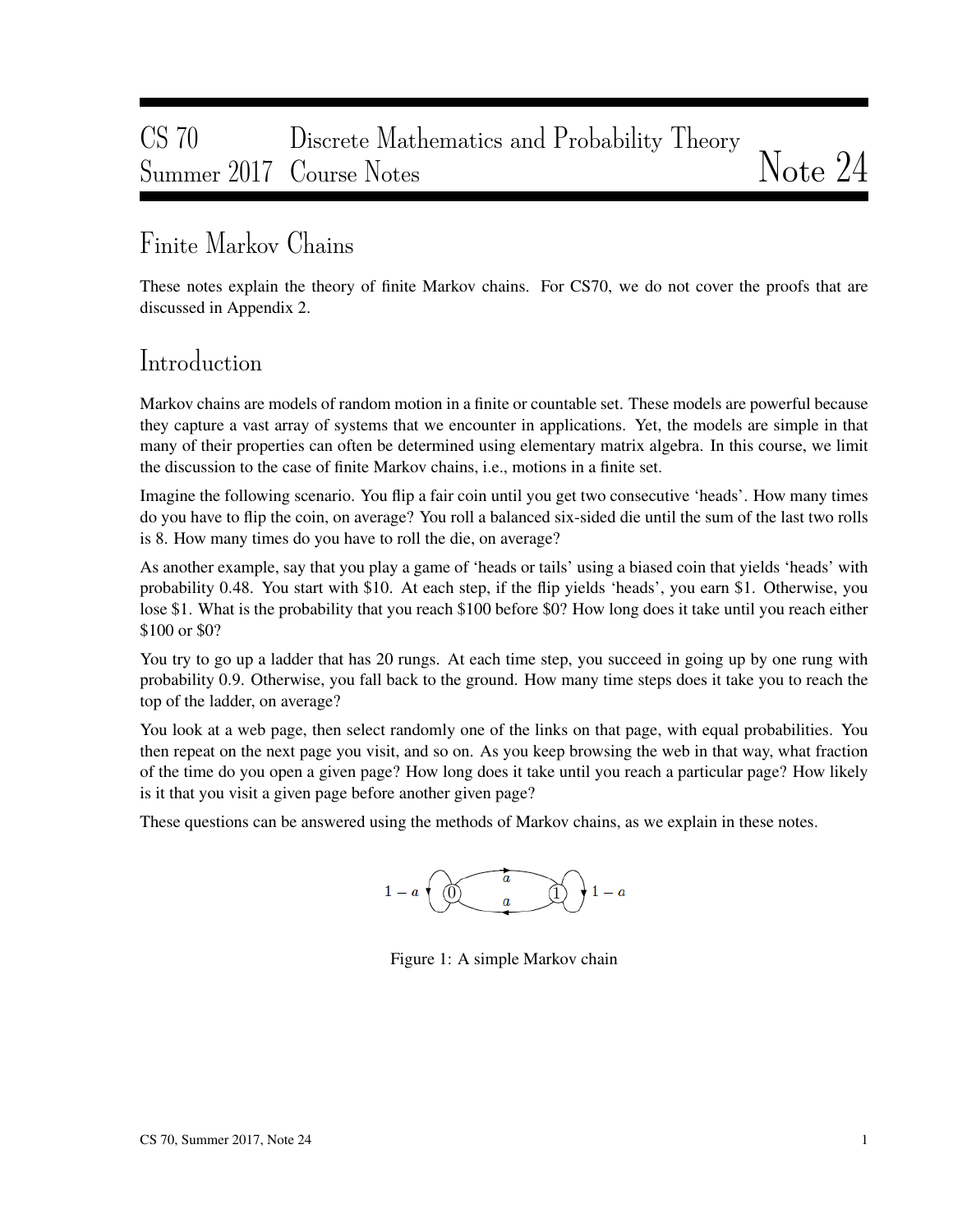## A First Example

Figure 1 illustrates a simple Markov chain. It describe a random motion in the set  $\{0,1\}$ . The position at time  $n = 0, 1, 2, \ldots$  is  $X_n \in \{0, 1\}$ . We call  $X_n$  the *state* of the Markov chain at step (or time) *n*. The set {0,1} is the *state space*, i.e., the set of possible values of the state. The motion, i.e., the time evolution, of  $X_n$  follows the following rules. One is given a number  $a \in [0,1]$  and two nonnegative numbers  $\pi_0(0)$  and  $\pi_0(1)$  that add up to 1. Then,

$$
Pr[X_0 = 0] = \pi_0(0) \text{ and } Pr[X_0 = 1] = \pi_0(1). \tag{1}
$$

That is, the *initial* state  $X_0$  is equal to 0 with probability  $\pi_0(0)$ , otherwise it is 1. Then for  $n \ge 0$ ,

$$
Pr[X_{n+1} = 0 | X_n = 0, X_{n-1}, \dots, X_0] = 1 - a
$$
\n(2)

$$
Pr[X_{n+1} = 1 | X_n = 0, X_{n-1}, \dots, X_0] = a
$$
\n(3)

$$
Pr[X_{n+1} = 0 | X_n = 1, X_{n-1}, \dots, X_0] = a
$$
\n(4)

$$
Pr[X_{n+1} = 1 | X_n = 1, X_{n-1}, \dots, X_0] = 1 - a.
$$
\n(5)

Figure 1 summarizes the rules (2)-(5). These rules specify the *transition probabilities* of the Markov chain. Rules  $(2)-(3)$  specify that if the Markov chain is in state 0 at step *n*, then at the next step it stays in state 0 with probability 1−*a* and it moves to state 1 with probability *a*, independently of what happened in the previous steps. Thus, the Markov chain may have been in state 0 for a long time prior to step *n*, or it may have just moved into state 0, but the probability of staying in state 0 one more step is 1−*a* in those different cases. Rules (4)-(5) are similar. Figure 1 is called the *state transition diagram* of the Markov chain. It captures the transition probabilities in a graphical form.

In a sense, the Markov chain is *amnesic*: at step *n*, it forgets what it did before getting to the current state and its future steps only depend on that current state. Here is one way to think of the rules of motion. When the Markov chain gets to state 0, it flips a coin. If the outcome is *H*, which occurs with probability *a*, then it goes to state 1; otherwise, it stays in state 0 one more step. The situation is similar when the Markov chain gets to state 1.

We define the transition probability matrix *P* by  $P(0,0) = 1 - a$ ,  $P(0,1) = a$ ,  $P(1,0) = a$ ,  $P(1,1) = 1 - a$ . That is

$$
P = \left[ \begin{array}{rr} 1-a & a \\ a & 1-a \end{array} \right].
$$

Hence,

$$
Pr[X_{n+1} = j | X_n = i, X_{n-1}, \dots, X_0] = P(i, j), \text{ for } n \ge 0 \text{ and } i, j \in \{0, 1\}.
$$

Figure 2 shows some simulations of the Markov chain with different values of *a*. When  $a = 0.1$ , it is unlikely that the state of the Markov chain changes in one step. As the figure shows, the Markov chain spends many steps in one state before switching. For larger values of *a*, the state of the Markov chain changes more frequently. Note that, by symmetry, over the long term the Markov chain spends half of the time in each state.

# A Second Example

Figure 3 shows the state transition diagram of a small web browsing experiment. Each state in the figure represents a web page. The arrows out of a state correspond to links on the page that point to other pages.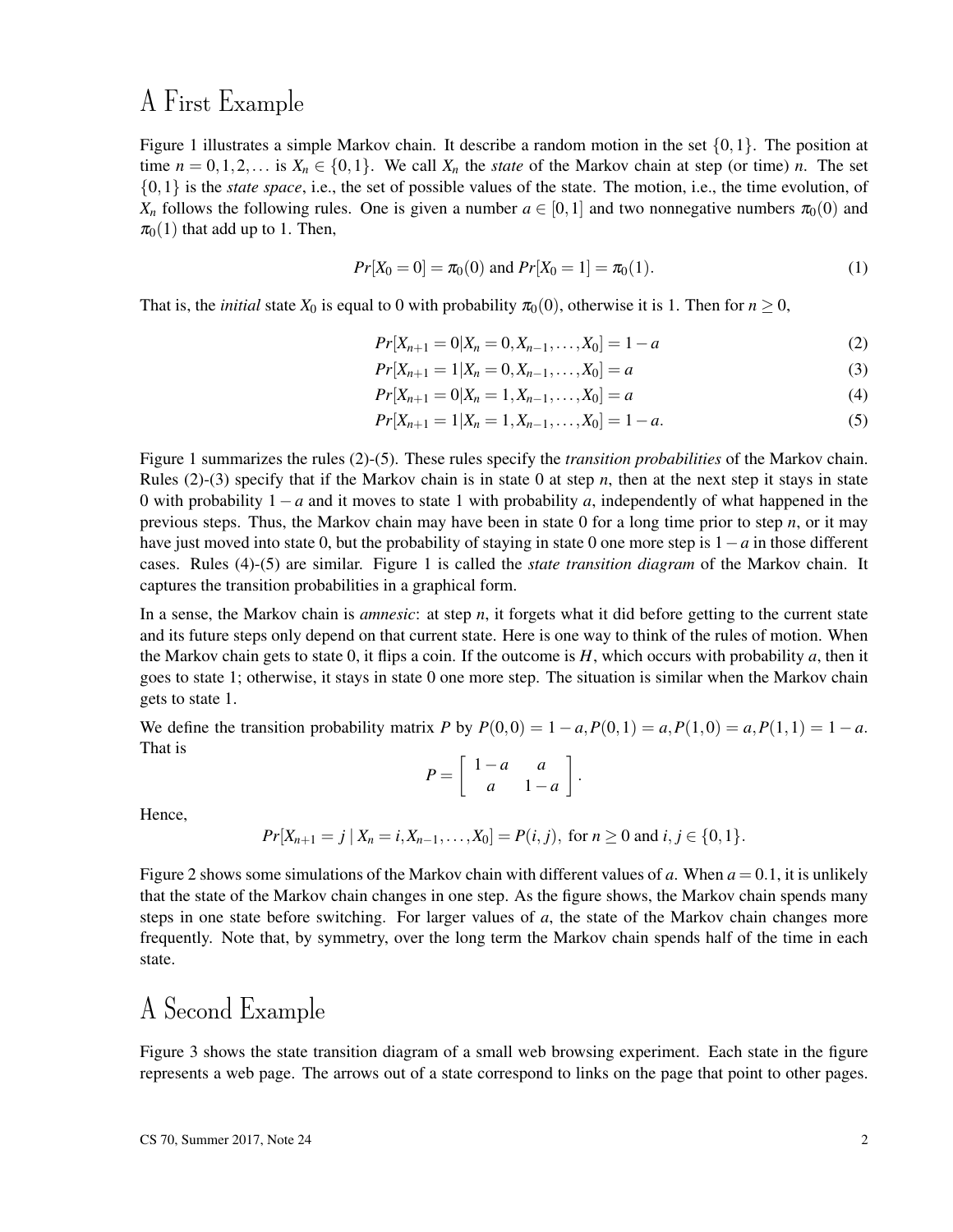

Figure 2: Simulations of the two-state Markov chain



Figure 3: A five-state Markov chain. The outgoing arrows are equally likely.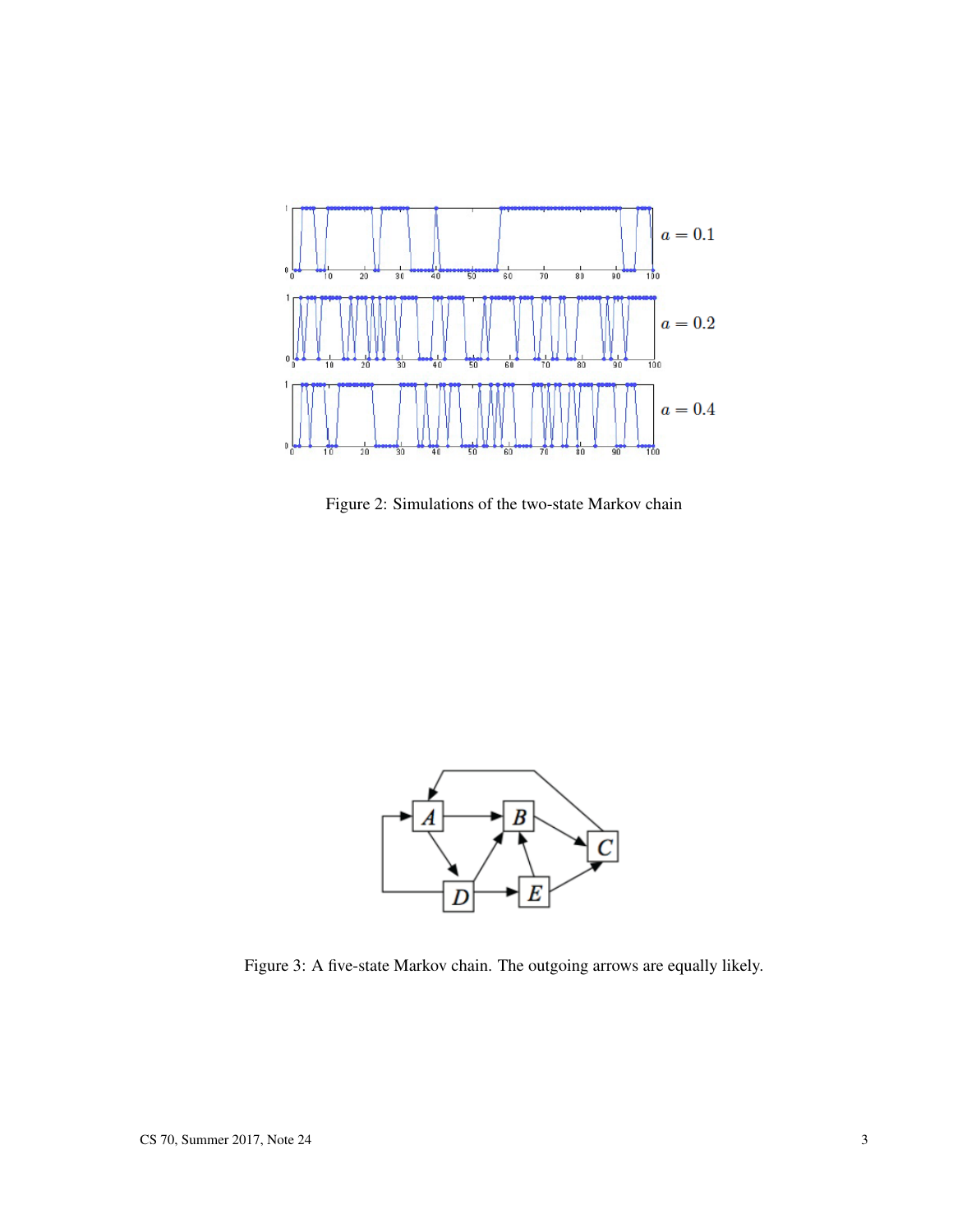

Figure 4: Simulation of the five-state Markov chain.

The transition probabilities are not indicated on the figure, but the model is that each outgoing link is equally likely. The figure corresponds to the following probability transition matrix:

$$
P = \left[ \begin{array}{rrrrr} 0 & 1/2 & 0 & 1/2 & 0 \\ 0 & 0 & 1 & 0 & 0 \\ 1 & 0 & 0 & 0 & 0 \\ 1/3 & 1/3 & 0 & 0 & 1/3 \\ 0 & 1/2 & 1/2 & 0 & 0 \end{array} \right].
$$

Figure 4 shows a simulation of the five-state Markov chain.

# Finite Markov Chains

One defines a general finite Markov chain as follows. The *state space* is  $\mathcal{X} = \{1, 2, ..., K\}$  for some finite *K*. The *transition probability matrix P* is a  $K \times K$  matrix such that

$$
P(i,j) \geq 0, \forall i, j \in \mathcal{X}
$$

and

$$
\sum_{j=1}^K P(i,j) = 1, \forall i \in \mathcal{X}.
$$

The *initial distribution* is a vector  $\pi_0 = {\pi_0(i), i \in \mathcal{X}}$  where  $\pi_0(i) \ge 0$  for all  $i \in \mathcal{X}$  and  $\sum_{i \in \mathcal{X}} \pi_0(i) = 1$ . One then defines the random sequence  $\{X_n, n = 0, 1, 2, ...\}$  by

$$
Pr[X_0 = i] = \pi_0(i), i \in \mathcal{X}
$$
\n
$$
(6)
$$

$$
Pr[X_{n+1} = j | X_n = i, X_{n-1}, \dots, X_0] = P(i, j), \forall n \ge 0, \forall i, j \in \mathcal{X}.
$$
 (7)

Note that

$$
Pr[X_0 = i_0, X_1 = i_1, ..., X_n = i_n]
$$
  
=  $Pr[X_0 = i_0]Pr[X_1 = i_1|X_0 = i_0]Pr[X_2 = i_2|X_0 = i_0, X_1 = i_1] \cdots Pr[X_n = i_n|X_0 = i_0, ..., X_{n-1} = i_{n-1}]$   
=  $\pi_0(i_0)P(i_0, i_1) \cdots P(i_{n-1}, i_n).$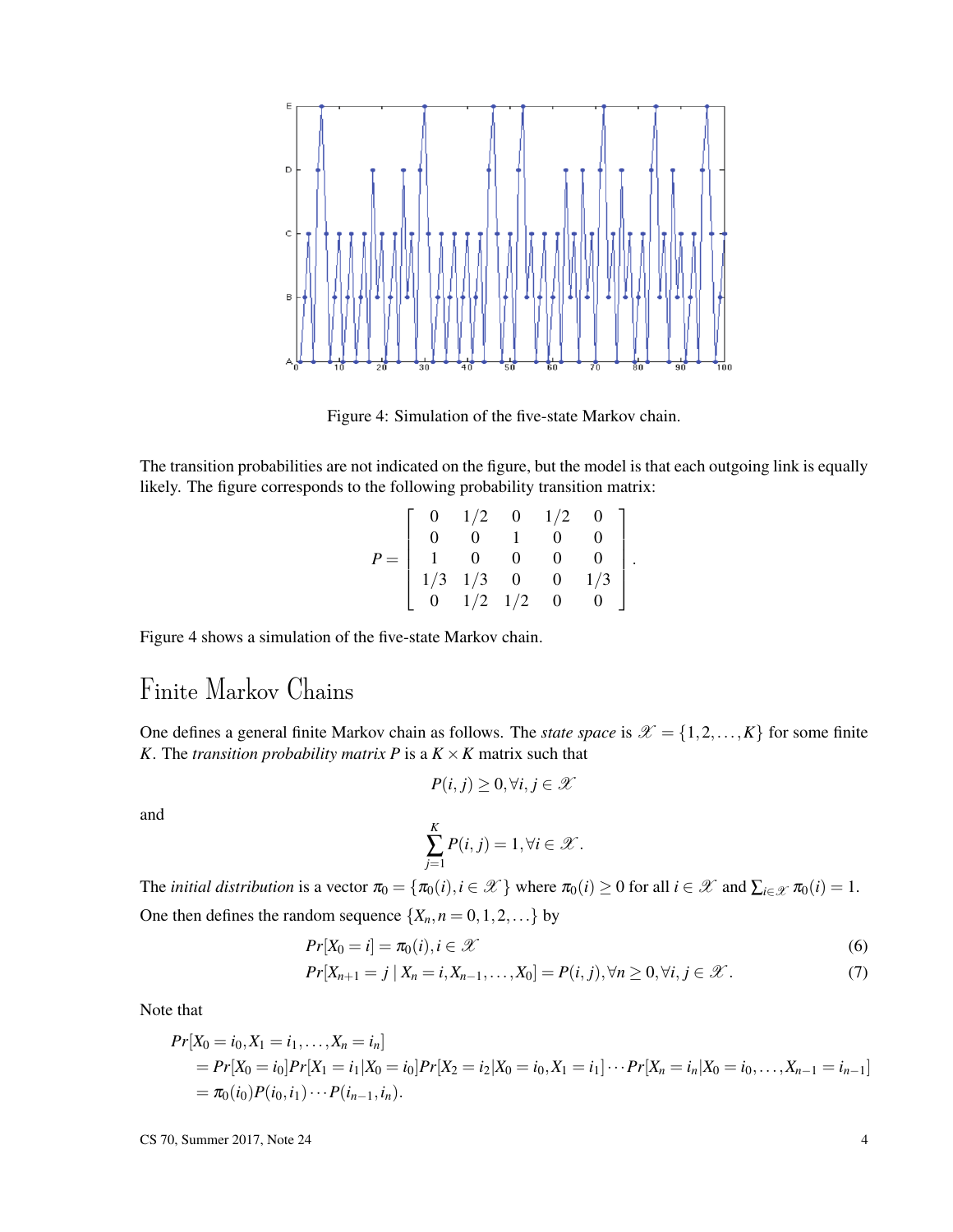Consequently,

$$
Pr[X_n = i_n] = \sum_{i_0, \dots, i_{n-1}} Pr[X_0 = i_0, X_1 = i_1, \dots, X_n = i_n]
$$
  
= 
$$
\sum_{i_0, \dots, i_{n-1}} \pi_0(i_0) P(i_0, i_1) \cdots P(i_{n-1}, i_n)
$$
  
= 
$$
\pi_0 P^n(i_n)
$$

where the last expression is component  $i_n$  of the product of the row vector  $\pi_0$  times the *n*-th power of the matrix *P*.

Thus, if we designate by  $\pi_n$  the distribution of  $X_n$ , so that  $Pr[X_n = i] = \pi_n(i)$ , then the last derivation proves the following result.

Theorem 24.1. *One has*

$$
\pi_n = \pi_0 P^n, n \ge 0. \tag{8}
$$

*In particular, if*  $\pi_0(i) = 1$  *for some i, then*  $\pi_n(j) = P^n(i, j) = Pr[X_n = j | X_0 = i].$ 

 $\Box$ 

For the two-state Markov chain, one can verify that

$$
P^{n} = \begin{bmatrix} 1-a & a \\ a & 1-a \end{bmatrix}^{n} = \begin{bmatrix} 1/2 + (1/2)(1-2a)^{n} & 1/2 - (1/2)(1-2a)^{n} \\ 1/2 - (1/2)(1-2a)^{n} & 1/2 + (1/2)(1-2a)^{n} \end{bmatrix}.
$$
 (9)

Note that if  $0 < a < 1$ ,

$$
P^n \to \left[\begin{array}{cc} 1/2 & 1/2 \\ 1/2 & 1/2 \end{array}\right], \text{ as } n \to \infty.
$$

Consequently, for  $0 < a < 1$ , one has  $\pi_n = \pi_0 P^n \rightarrow [1/2, 1/2]$  as  $n \rightarrow \infty$ .

# Balance Equations

The following definition introduces the important notion of invariant distribution.

**Definition 24.1.** *A distribution*  $\pi$  *is* invariant *for the transition probability matrix*  $P$  *if it satisfies the following* balance equations*:*

$$
\pi = \pi P. \tag{10}
$$

The relevance of this definition is stated in the next result.

Theorem 24.2. *One has*

$$
\pi_n=\pi_0, \forall n\geq 0
$$

*if and only if*  $\pi_0$  *is invariant.* 

### Proof:

If  $\pi_n = \pi_0$  for all  $n \ge 0$ , then  $\pi_0 = \pi_1 = \pi_0 P$ , so that  $\pi_0$  satisfies (10) and is thus invariant. If  $\pi_0 P = \pi_0$ , then  $\pi_1 = \pi_0 P = \pi_0$ . Also, if  $\pi_n = \pi_0$ , then  $\pi_{n+1} = \pi_n P = \pi_0 P = \pi_0$ .

 $\Box$ 

 $\Box$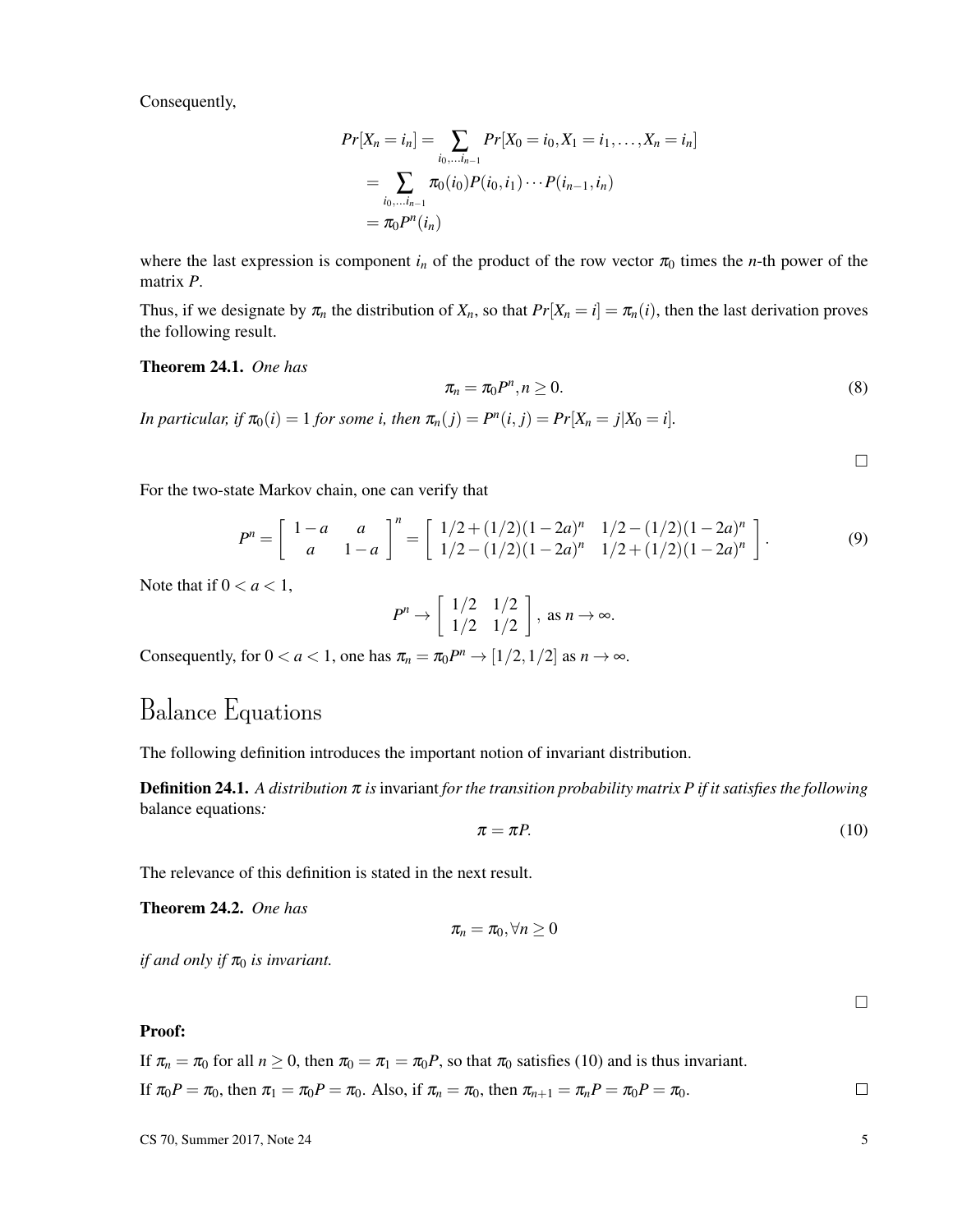For instance, in the case of the two-state Markov chain, the balance equations are

$$
\pi(0) = \pi(0)(1-a) + \pi(1)a
$$
  

$$
\pi(1) = \pi(0)a + \pi(1)(1-a).
$$

Each of these two equations is equivalent to

$$
\pi(0)=\pi(1).
$$

Thus, the two equations are redundant. If we add the condition that the components of  $\pi$  add up to one, we find that the only solution is  $[\pi(0), \pi(1)] = [1/2, 1/2]$ , which is not surprising in view of symmetry.

For the five-state Markov chain, the balance equations are

$$
[\pi(A), \pi(B), \pi(C), \pi(D), \pi(E)] = [\pi(A), \pi(B), \pi(C), \pi(D), \pi(E)] \begin{bmatrix} 0 & 1/2 & 0 & 1/2 & 0 \\ 0 & 0 & 1 & 0 & 0 \\ 1 & 0 & 0 & 0 & 0 \\ 1/3 & 1/3 & 0 & 0 & 1/3 \\ 0 & 1/2 & 1/2 & 0 & 0 \end{bmatrix}.
$$

Once again, these five equations in the five unknowns are redundant. They do not determine  $\pi$  uniquely. However, if we add the condition that the components of  $\pi$  add up to one, then we find that the solution is unique and given by (see the appendix for the calculations)

$$
[\pi(A), \pi(B), \pi(C), \pi(D), \pi(E)] = \frac{1}{39} [12, 9, 10, 6, 2].
$$
 (11)

Thus, in this web-browsing examples, page *A* is visited most often, then page *C*, then page *B*. A Google search would return the pages in order of most frequent visits, i.e., in the order *A*,*C*,*B*,*D*,*E*. This ranking of the pages is called *PageRank* and can be determined by solving the balance equations. (In fact, the actual ranking by Google combines the estimate of  $\pi$  with other factors.)

How many invariant distributions does a Markov chain have? We have seen that for the two examples, the answer was one. However, that is not generally the case. For instance, consider the two-state Markov chain with  $a = 0$  instead of  $0 < a < 1$  as we assumed previously. This Markov chain does not change state. Its transition probability matrix is  $P = I$  where *I* denotes the identity matrix. Since  $\pi I = \pi$  for any vector  $\pi$ , we see that any distribution is invariant for this Markov chain. This is intuitively clear since the Markov chain does not change state, so that the distribution of the state does not change.

However, we show in Theorem 24.3 that a simple condition guarantees the uniqueness of the invariant distribution.

# Fraction of Time in States

How much time does a Markov chain spend in state *i*, in the long term? That is, what is the long term fraction of time that  $X_n = i$ ? We can write this long term fraction of time as

$$
\lim_{n\to\infty}\frac{1}{n}\sum_{m=0}^{n-1}1\{X_m=i\}.
$$

To understand this expression, note that  $\sum_{m=0}^{n-1} 1\{X_m = i\}$  counts the number of steps among steps  $\{0,1,\ldots,n-1\}$ 1} that  $X_m = i$ . Thus,  $\frac{1}{n} \sum_{m=0}^{n-1} 1\{X_m = i\}$  is the fraction of time among the first *n* steps that  $X_m = i$ . By taking the limit, we obtain the long term fraction of time that  $X_m = i$ .

To study this long term fraction of time, we need one property: irreducibility.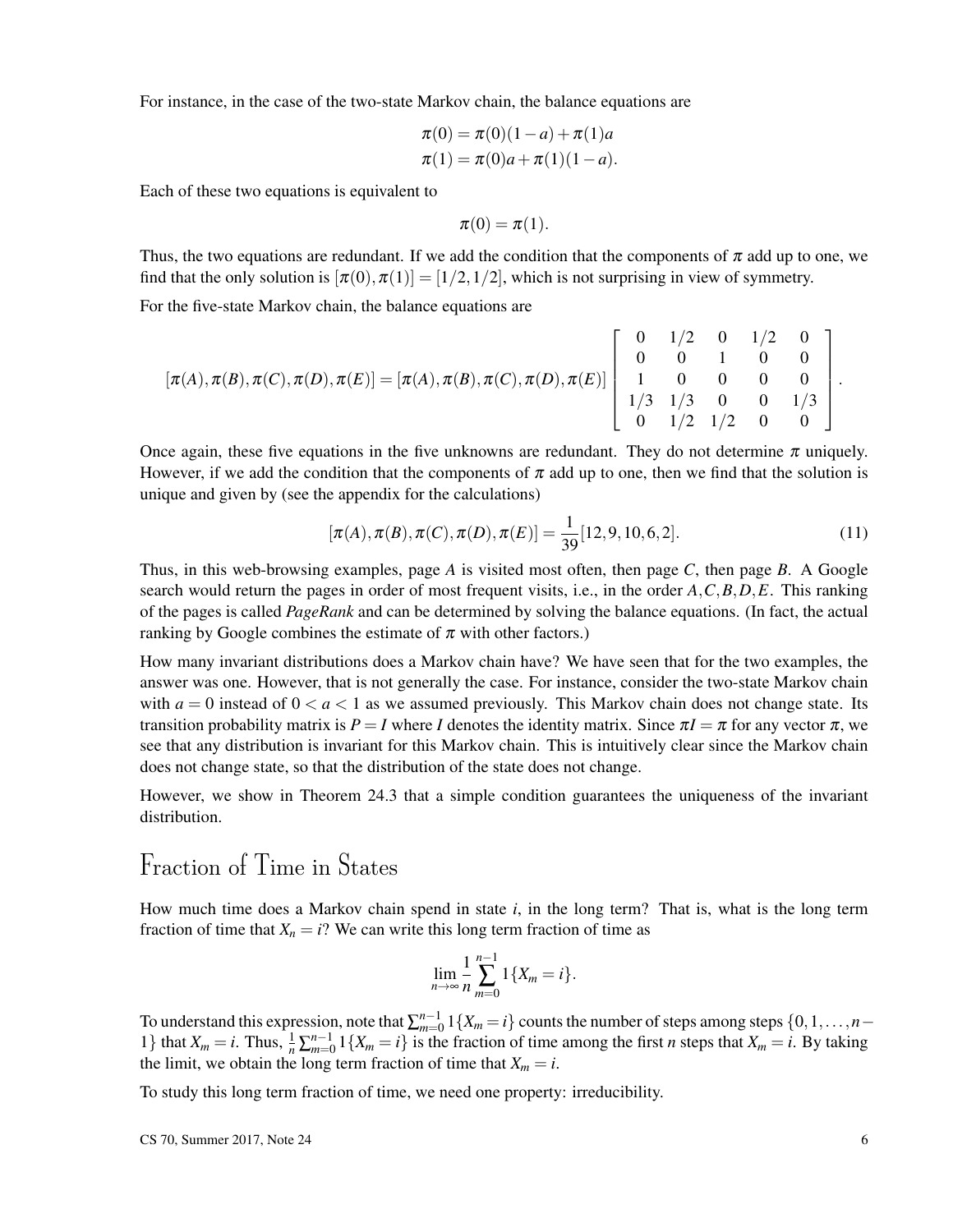Definition 24.2 (Irreducible). *A Markov chain is* irreducible *if it can go from every state i to every other state j, possibly in multiple steps.*

The two-state Markov chain is irreducible when  $0 < a < 1$ , not when  $a = 0$ . The Markov chain in Figure 3 is irreducible. Observe that a Markov chain is irreducible if and only if its state transition diagram is a directed graph with a single connected component. In this transition diagram, there is an arrow from state *i* to state *j* if  $P(i, j) > 0$ .

Here is a remarkable result.

**Theorem 24.3.** *Consider a finite irreducible Markov chain with state space*  $\mathscr X$  *and transition probability* matrix P. Then, for any initial distribution  $\pi_{0}$ , <sup>1</sup>

$$
\lim_{n \to \infty} \frac{1}{n} \sum_{m=0}^{n-1} 1\{X_m = i\} = \pi(i), \forall i \in \mathcal{X}.
$$
 (15)

*In (15),*  $\pi = {\pi(i), i \in \mathcal{X}}$  *is an invariant distribution. Consequently, the invariant distribution exists and is unique.*

 $\Box$ 

We sketch the proof of the result in the appendix. Here, we outline the main points of the argument. Consider the Markov chain in Figure 3. Assume that  $X_0 = A$  and let  $T(A)$  be the first time after 0 that the Markov chain comes back to *A*. This random time has some mean value  $E[T(A)]$ . Let  $\pi(A) = 1/E[T(A)]$ . Thus, the time between two visits to *A* has mean value  $E[T(A)]$ , so that the fraction of time that the Markov chain is in state *A* is  $\pi(A)$ . Hence, over a long time *n*, the Markov chain is in state *A* for about  $n\pi(A)$  steps. We define  $\pi(i)$  in the same way for the other states. These fractions of time in the different states must add up to one. Also, we claim that  $\pi$  satisfies the balance equations. To see this, note that over a large number  $n$ of steps, the Markov chain visits *D* and then *A* about  $n\pi(D)P(D,A)$  times. Indeed, it visits *D* about  $n\pi(D)$ times and each of these visits is followed by a visit to A with probability  $P(D, A)$ . Similarly, if visits C and then *A* about  $n\pi(C)P(C,A)$  times. Thus, a general Markov chain visits some state *j* and then state *i* about  $n\pi(j)P(j,i)$  times in *n* steps, for  $j \in \mathcal{X}$ . Now, the total number of visits to *i* in *n* steps is the total number of visits to some *j* followed by a visit to *i*. Hence,  $n\pi(i) = \sum_j n\pi(j)P(j,i)$ , which shows that  $\pi$  solves the balance equations.

$$
\lim_{n \to \infty} \mathbb{P}\left(\left|\frac{1}{n}\sum_{m=0}^{n-1} 1\{X_m = i\} - \pi(i)\right| > \varepsilon\right) = 0, \qquad \forall \varepsilon > 0.
$$
\n(12)

Another form of convergence is *convergence with probability* 1:

$$
\mathbb{P}\left(\lim_{n\to\infty}\frac{1}{n}\sum_{m=0}^{n-1}1\{X_m=i\}=\pi(i)\right)=1.
$$
 (13)

It turns out that (13) implies (12) and in this case, both types of convergence occur. Furthermore, since the LHS of (15) is bounded, we also have *convergence of expected value*:

$$
\lim_{n \to \infty} \frac{1}{n} \sum_{m=0}^{n-1} \mathbb{P}(X_m = i) = \pi(i).
$$
 (14)

<sup>&</sup>lt;sup>1</sup>The observant reader will have noticed that the LHS of (15) is a random variable, and the RHS of (15) is a constant, so (15) does not make sense, strictly speaking! In fact, when discussing random variables, there are numerous ways to formalize the notion of convergence. One of them is *convergence in probability*, which we have already encountered when we introduced the weak law of large numbers: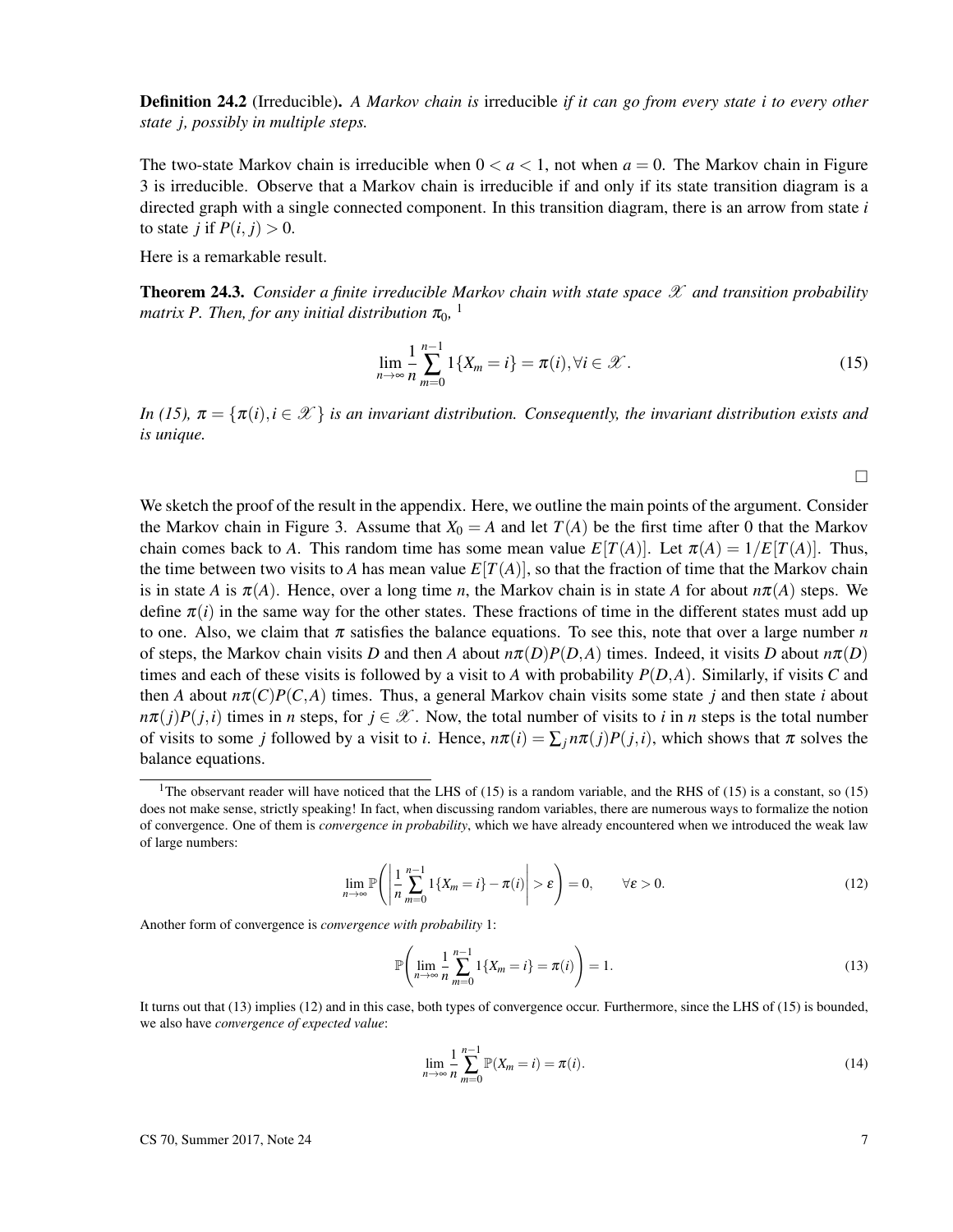Is it the case that  $Pr[X_n = i]$  converges to some value as *n* increases? A simple example shows that this does not have to be the case. Consider our two-state Markov chain and assume that  $a = 1$ . This Markov chain keeps switching state, at every step. Thus, if  $X_0 = 0$ , then  $X_1 = 1, X_2 = 0, X_3 = 1, X_4 = 0$ , and so on. For this Markov chain,  $Pr[X_n = 0] = 1$  when *n* is even and  $Pr[X_n = 0] = 0$  when *n* is odd. Hence,  $Pr[X_n = 0]$  keeps on oscillating between 0 and 1 and does not converge. Such a Markov chain is said to be *periodic*. However, if  $a \in (0,1)$ , then our calculations after Theorem 24.3 showed that  $Pr[X_n = 0] \rightarrow 1/2$  as  $n \rightarrow \infty$ .

The following theorem generalizes this example.

Theorem 24.4. *Consider an irreducible Markov chain on* X *with transition probability matrix P. Define*

$$
d(i) := g.c.d\{n > 0 \mid P^n(i,i) = Pr[X_n = i | X_0 = i] > 0\}, i \in \mathcal{X}.
$$
 (16)

(a) Then,  $d(i)$  has the same value for all  $i \in \mathcal{X}$ . If that value is 1, the Markov chain is said to be aperiodic. *Otherwise, it is said to be* periodic with period *d.*

*(b) If the Markov chain is aperiodic, then*

$$
Pr[X_n = i] \to \pi(i), \forall i \in \mathcal{X}, \text{ as } n \to \infty.
$$
 (17)

*In (17),* π *is the unique invariant distribution.*

 $\Box$ 

To explain this theorem, we first need to clarify (16). For a given state *i*, the quantity  $d(i)$  is the greatest common divisor or all the integers  $n > 0$  so that the Markov chain can go from state *i* to state *i* in *n* steps.

For instance, for the Markov chain in Figure 1, assume that  $a = 1$ . In that case, the Markov chain can go from state 0 to state 0 in *n* steps for all *n* in the set  $\{2, 4, 6, 8, ...\}$ . Thus,  $d(0) = \text{g.c.d.}\{2, 4, 6, ...\} = 2$ . Similarly, we find that  $d(1) = 2$ . The Markov chain is irreducible and Theorem 24.4 correctly predicted that  $d(0) = d(1)$ . This Markov chain is periodic with period 2. If  $a \in (0,1)$ , then the Markov chain can go from state 0 to state 0 in any  $n \ge 1$  steps. Thus,  $d(0) = \text{g.c.d.}\{1,2,3,...\} = 1$ . Similarly  $d(1) = 1$ . The Markov chain is aperiodic and the theorem predicts that  $\pi_n(i) \to \pi(i) = 1/2$ , as we had verified explicitly.

As another example, consider the Markov chain in Figure 3. This Markov chain is irreducible. Is it aperiodic? Looking at the state transition diagram, we see that

$$
d(A) = g.c.d\{2,3,...\} = 1.
$$

Indeed, the Markov chain can go from state *A* to state *A* in two steps  $(A \rightarrow D \rightarrow A)$  and in three steps  $(A \rightarrow B \rightarrow C \rightarrow A)$ . Thus, the Markov chain is aperiodic. Just for fun, let us compute  $d(B)$ . We find  $d(B)$  = g.c.d.{3,4,...} = 1. Thus, Theorem 24.4 implies that  $\pi_n(i) \to \pi(i)$ . For instance,  $Pr[X_n = A] \to 12/39$ . This is a powerful result because computing  $\pi_n$  directly is not that simple!

We give the proof of the theorem in the appendix. Here are the key points of the argument when the Markov chain is aperiodic. Consider the Markov chain of Figure 3. Note that  $S(E) := \{n > 0 \mid P^n(E, E) > 0\}$  $\{4,5,6,...\}$ . Thus, any  $n \ge n(E) := 4$  is such that  $n \in S(E)$ . In general, one can show that if  $d(i) = 1$ , then there is some integer  $n(i)$  so that  $\{n(i), n(i) + 1, ...\} \subset S(i)$ . Note also that the Markov chain can go from state *C* to *E* is some finite number *a* of steps (here,  $a = 3$ ). Also, it can go from *E* to *C* is *b* steps (here,  $b = 1$ ). Hence, it can go from *C* to *C* in  $a+n+b$  steps for any  $n \ge n(E)$  by first going from *C* to *E* in *a* steps, then from *E* to *E* in *n* steps, then from *E* to *C* in *b* steps. Thus,  $S(C)$  contains two consecutive integers, so that its g.c.d.  $d(C)$  is equal to one. Similarly,  $d(i) = 1$  for any state *j* if there is some state *i* with  $d(i) = 1$ . Also, this argument shows that there is some integer *k* so that the Markov chain can go from any state *j* to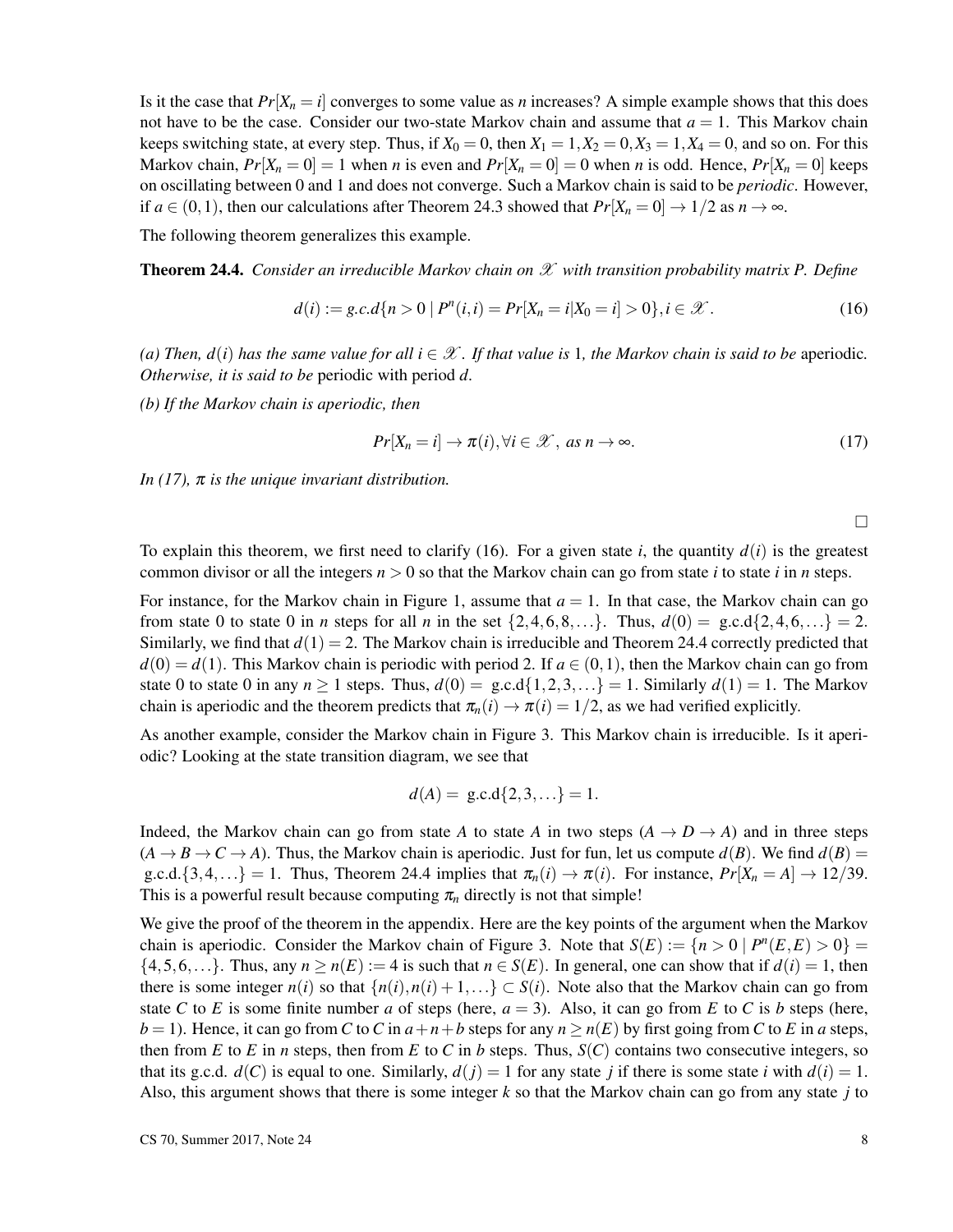some specific state *i* in *k* steps (the same *k* for all *j*). The next idea is a coupling argument. Imagine two independent versions of the Markov chain. The claim is that they must meet after some finite time. Indeed, every *k* steps, they have a positive probability of meeting in state *i*. Now, say that one version *X<sup>n</sup>* starts with the invariant distribution  $\pi$  and the other,  $Z_n$  starts with some arbitrary distribution  $\pi_0$ . Define  $Y_n$  so that it agrees with  $Z_n$  until it meets with  $X_n$  and thereafter stays glued to  $X_n$ . The point is that  $Y_n$  is a Markov chain with transition matrix *P* and initial distribution  $\pi_0$ . But, since it meets with  $X_n$  after a finite time, we see that  $Pr[Y_n = i] \to Pr[X_n = i] = \pi(i).$ 

# Hitting Time

Consider the Markov chain in Figure 3. Assume it starts in state *A*. What is the average number of steps until it reaches state *E*? To calculate that average time, for  $i \in \{A, B, C, D, E\}$ , define  $\beta(i)$  to be the average time until the Markov chain reaches state *E* given that it starts from state *i*.

Thus,  $\beta(E) = 0$  since it takes 0 step to reach *E* when starting in state *E*. We want to calculate  $\beta(A)$ . However, it turns out that to calculate  $\beta(A)$ , one also has to calculate  $\beta(B), \ldots, \beta(D)$ . We do this by finding equations that these quantities satisfy. We then solve these equations.

We claim that

$$
\beta(A) = 1 + (1/2)\beta(B) + (1/2)\beta(D). \tag{18}
$$

To see this, note that when the Markov chain starts in state *A*, it stays there for one step. Then, with probability  $1/2$  it moves to state *B*. In that case, the average time untill it reaches *E* is  $\beta(B)$ . With probability 1/2, the Markov chain moves to state *D* and then takes  $\beta(D)$  steps, on average to reach *E*. Thus, the time to reach *E* starting from state *A* is 1 step plus an average of  $\beta(B)$  steps with probability 1/2 and an average of  $\beta(D)$  steps with probability 1/2. Equation (18) capture that decomposition of the time to reach *E* starting from *A*.

An identity similar to (18) can be written for every starting state. We find

$$
\beta(A) = 1 + (1/2)\beta(B) + (1/2)\beta(D)
$$
  
\n
$$
\beta(B) = 1 + \beta(C)
$$
  
\n
$$
\beta(C) = 1 + \beta(A)
$$
  
\n
$$
\beta(D) = 1 + (1/3)\beta(A) + (1/3)\beta(B) + (1/3)\beta(E)
$$
  
\n
$$
\beta(E) = 0.
$$

These equations are called the *first step equations* (FSE). Solving these equations, we find (see the appendix for the calculations)

$$
\beta(A) = 17, \beta(B) = 19, \beta(C) = 18, \beta(D) = 13, \beta(E) = 0.
$$
\n(19)

Let us now consider a general finite Markov chain with transition probability matrix *P* on the state space  $X$ . Let *A* ⊂ X be a set of states. For each *i* ∈ X, let  $β(i)$  be average number of steps until the Markov chain enters one of the states in *A*, given that it starts in state *i*.

Then one has

$$
\beta(i) = 0, \text{ if } i \in A
$$
  

$$
\beta(i) = 1 + \sum_{j \in \mathcal{X}} P(i, j)\beta(j).
$$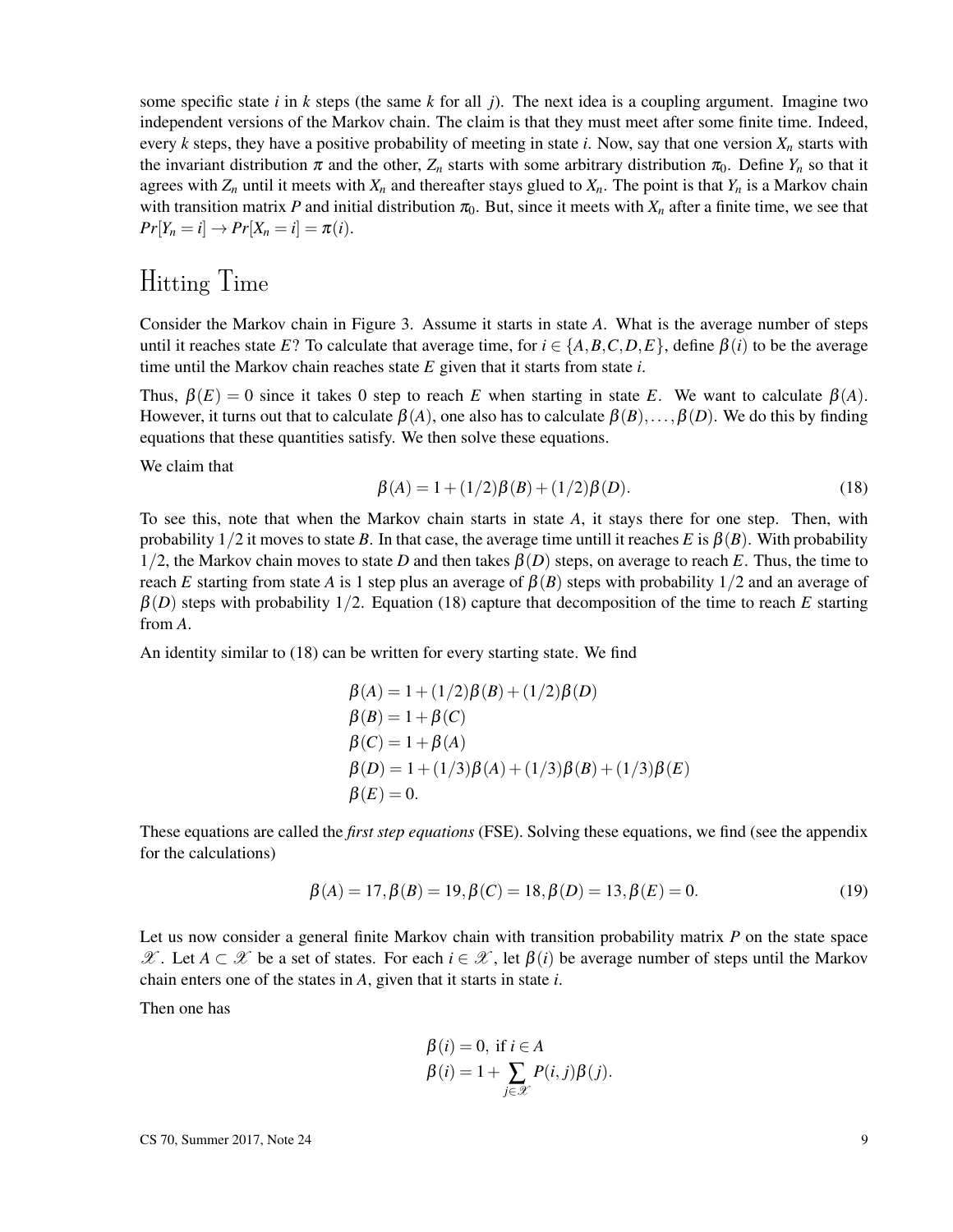

Figure 5: Flipping a fair coin until two heads in row.

These equations are called the *first step equations* (FSE) for the average hitting time.

As another example, consider the Markov chain in Figure 1. Let  $\beta(i)$  be the average number of steps until the Markov chain enters state 1. The first step equations are

$$
\beta(0) = 1 + (1 - a)\beta(0) + a\beta(1) \n\beta(1) = 0;
$$

Solving, we find  $\beta(0) = 1/a$ . Note that the time to enter state 1 starting from state 0 is the number of times one has to flip a loaded coin with  $Pr[H] = a$  until the first heads. This number of steps has a geometric distribution with parameter *a*. Thus, we have rediscovered the fact that the mean value of a  $G(a)$  random variable is 1/*a*.

Say that you flip a fair coin repeatedly until you get two heads in a row. How many times do you have to flip the coin, on average? Figure 5 shows a state transition diagram that corresponds to that situation. The Markov chain starts in state *S*. The state is *H* or *T* if the last coin flip was *H* or *T*, except that the state is *E* if the last two flips where heads. For  $i \in \{S, T, H, E\}$ , let  $\beta(i)$  be the average number of steps until the Markov chain enters state *E*. The first step equations are

$$
\beta(S) = 1 + (1/2)\beta(T) + (1/2)\beta(H)
$$
  
\n
$$
\beta(T) = 1 + (1/2)\beta(T) + (1/2)\beta(H)
$$
  
\n
$$
\beta(H) = 1 + (1/2)\beta(T) + (1/2)\beta(E)
$$
  
\n
$$
\beta(E) = 0.
$$

Solving, we find

$$
\beta(S) = 6.\tag{20}
$$

(See the appendix for the calculations.)

Now assume you roll a balanced six-sided die until the sum of the last two rolls is 8. The Markov chain that corresponds to this situation has a start state *S*, a state *i* for  $i \in \{1, 2, ..., 6\}$  that indicates the value of the last roll, and an end state *E* that the Markov chain enters when the sum of the last two rolls is 8. Thus, if the state of the Markov chain is 5 and if the next roll is 2, then the new state is 2. However, if the next roll is 3, then the Markov chain enters state *E*. The first step equations for the average time  $\beta(i)$  it takes the Markov chain to enter state *E* are as follows:

$$
\beta(S) = 1 + \sum_{i=1}^{6} (1/6) \beta(i)
$$
  
 
$$
\beta(i) = 1 + \sum_{j \text{ s.t. } i+j \neq 8} (1/6) \beta(j).
$$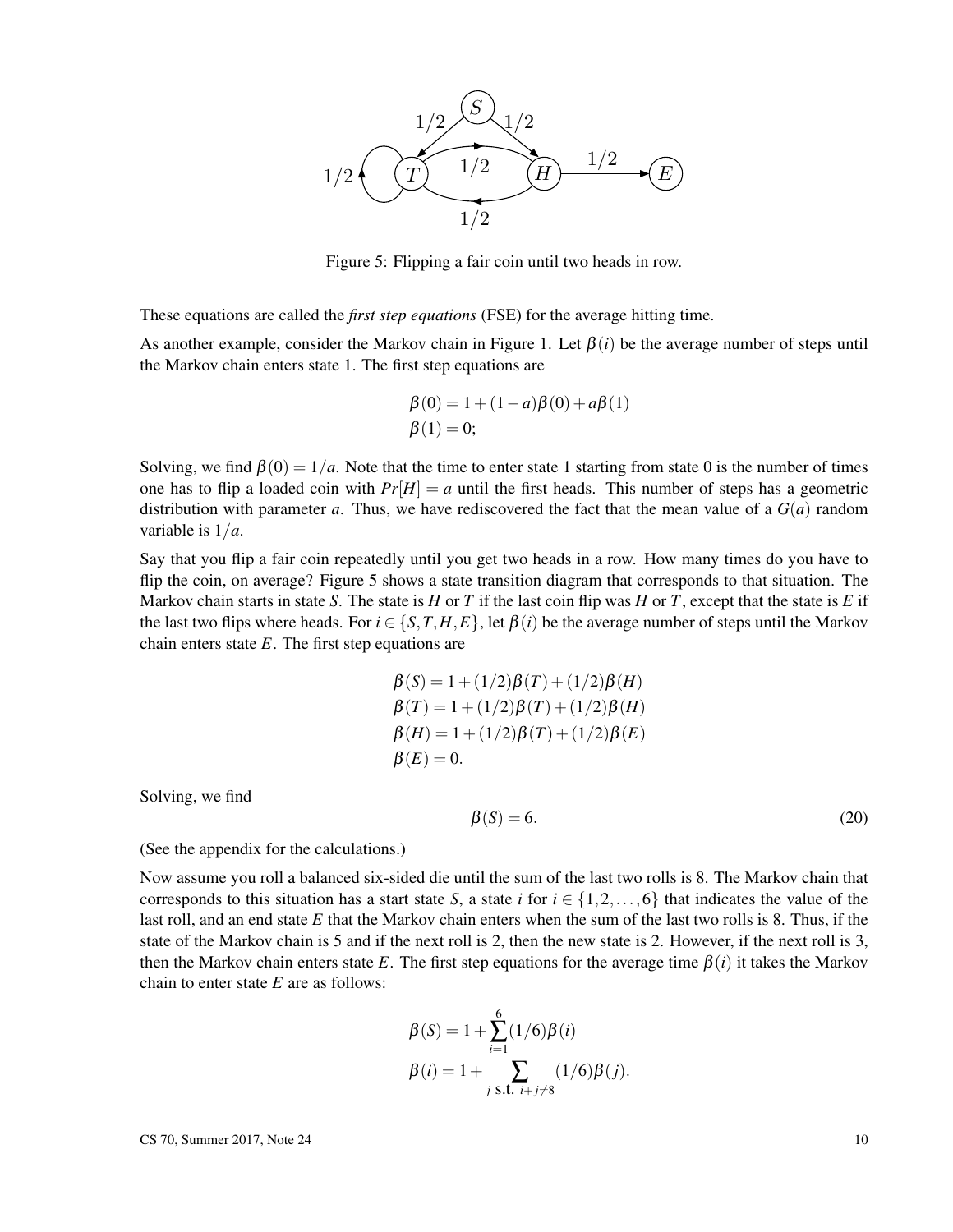Solving, we find

$$
\beta(S) = 8.4.\tag{21}
$$

(See the appendix for the calculations.)

Consider now the 20-rung ladder. A man starts on the ground. At each step, he moves up one rung with probability *p* and falls back to the ground otherwise. Let  $\beta(i)$  be the average number of steps needed to reach the top rung, starting from rung  $i \in \{0, 1, \ldots, 20\}$  where rung 0 refers to the ground. The first step equations are

$$
\beta(i) = 1 + (1 - p)\beta(0) + p\beta(i + 1), i = 0, ..., 19
$$
  

$$
\beta(20) = 0.
$$

Solving, we find

$$
\beta(0) = \frac{p^{-20} - 1}{1 - p}.\tag{22}
$$

(See the appendix for the calculations.) For instance, if  $p = 0.9$ , then  $\beta(0) \approx 72$ . Also, if  $p = 0.8$ , then  $\beta(0) \approx 429$ . The morale of the story is that you have to be careful on a ladder.

Assume we play a game of heads-or-tails with a coin such that  $Pr[H] = p$ . For every heads, your fortune increases by 1 and for every tails, it decreases by 1. The initial fortune is *m*. Let  $\beta(n)$  be the average time until the fortune reaches the value 0 or the value *M* where  $M > m$ . The first step equations are

$$
\beta(n) = 1 + (1 - p)\beta(n - 1) + p\beta(n + 1), \text{ for } n = 1,..., M - 1
$$
  

$$
\beta(0) = \beta(M) = 0.
$$

Solving, we find

$$
\beta(n) = n(1 - 2p)^{-1} - \frac{M(1 - 2p)^{-1}}{1 - \rho^M} (1 - \rho^n).
$$
\n(23)

(See the appendix for the calculations.)

## Probability of *A* before *B*

Let  $X_n$  be a finite Markov chain with state space  $\mathscr X$  and transition probability matrix P. Let also A and B be two disjoint subsets of  $\mathscr X$ . We want to determine the probability  $\alpha(i)$  that, starting in state *i*, the Markov chain enters one of the states in *A* before one of the states in *B*.

The first step equations for  $\alpha(i)$  are

$$
\alpha(i) = \sum_{j} P(i, j) \alpha(j), \forall i \notin A \cup B
$$
  
\n
$$
\alpha(i) = 1, \forall i \in A
$$
  
\n
$$
\alpha(i) = 0, \forall i \in B.
$$

To see why the first set of equations hold, we observe that the event that theMarkov chain enters *A* before *B* starting from *i* is partitioned into the events that it does so by first moving to state *j*, for all possible value of *j*. Now, the probability that it enters *A* before *B* starting from *i* after moving first to *j* is the probability that it enters *A* before *B* starting from *j*, because the Markov chain is amnesic. The second and third sets of equations are obvious.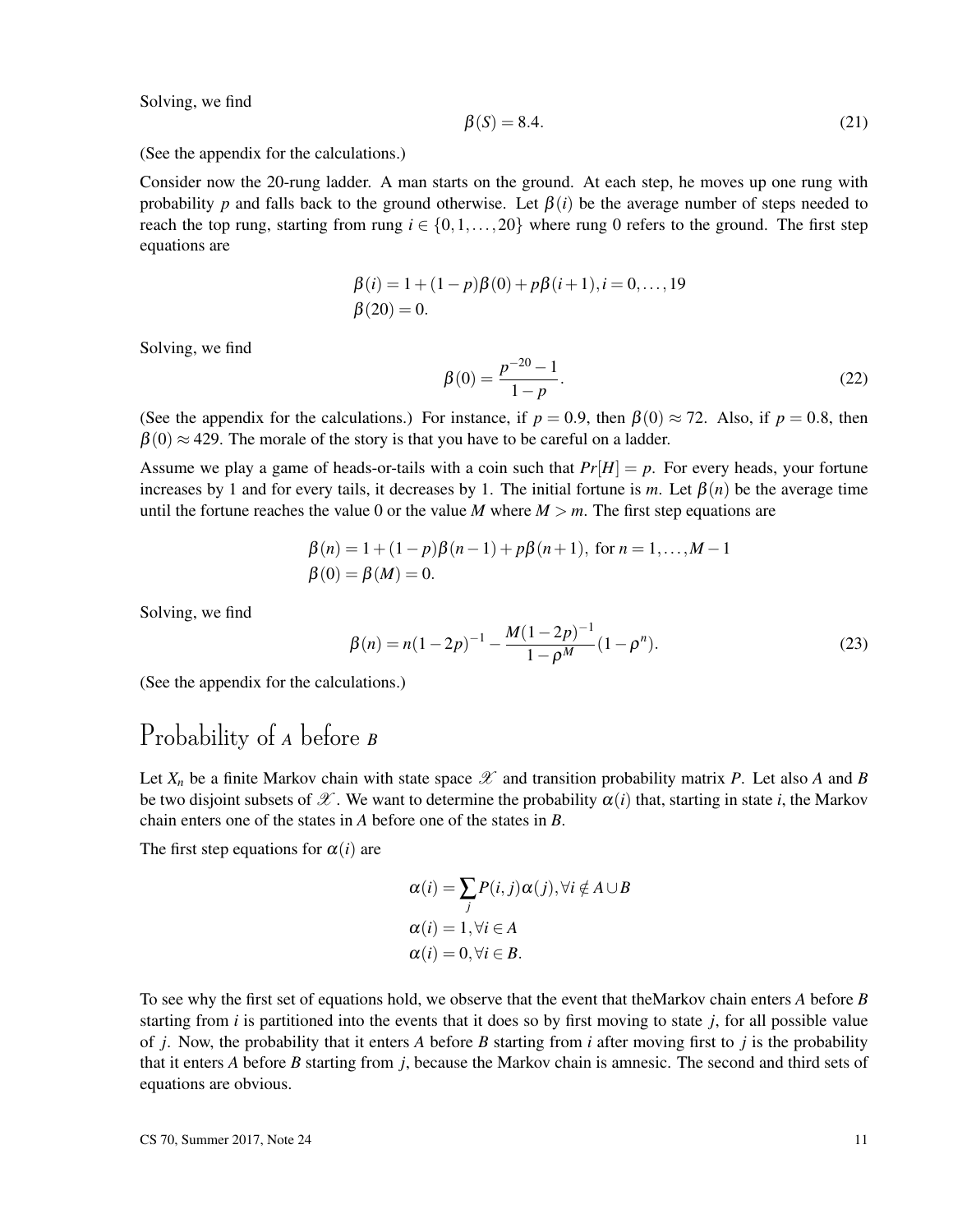As an illustration, consider again the game of heads and tails and let  $\alpha(n)$  be the probability that your fortune reaches *M* before 0 when starting from *n* with  $0 \le n \le M$ . The first step equations are

$$
\alpha(n) = (1 - p)\alpha(n - 1) + p\alpha(n + 1), 0 < n < M
$$
\n
$$
\alpha(M) = 1
$$
\n
$$
\alpha(0) = 0.
$$

Solving these equations, we find

$$
\alpha(n) = \frac{1 - \rho^n}{1 - \rho^M} \tag{24}
$$

where  $\rho := (1 - p)p^{-1}$ . (See the appendix for the calculations.) For instance, with  $p = 0.48$  and  $M = 100$ , we find that  $\alpha(10) \approx 4 \times 10^{-4}$ , which is sobering when contemplating a trip to Las Vegas. Note that for each gambler who plays this game, the Casino makes \$10.00 with probability  $1 - 4 \times 10^{-4}$  and loses \$990.00 with probability  $4 \times 10^{-4}$ , so that the expected gain of the Casino per gambler is approximately  $(1-4\times10^{-4})\times$10.00-4\times10^{-4}\times$990.00\approx$9.60. Observe that the probability of winning in one step$ is 48%, so that if the gamble did bet everything on a single game and stopped after one step, the Casino would only make  $0.52 \times \$10.00 - 0.48 \times \$10.00 = \$0.40$  on average per gambler, instead of \$9.60. The morale of the story is: don't push your luck!

# Appendix 1: Calculations

This section presents the details of the calculations of this note.

### Identity (9)

By symmetry, we can write

$$
P^n = \left[ \begin{array}{cc} 1 - \alpha_n & \alpha_n \\ \alpha_n & 1 - \alpha_n \end{array} \right]
$$

for some  $\alpha_n$  that we determine below. Note that  $\alpha_1 = a$ . Also,

$$
P^{n+1}=\left[\begin{array}{cc}1-\alpha_{n+1}&\alpha_{n+1}\\ \alpha_{n+1}&1-\alpha_{n+1}\end{array}\right]=PP^n=\left[\begin{array}{cc}1-a&a\\ a&1-a\end{array}\right]\left[\begin{array}{cc}1-\alpha_n&\alpha_n\\ \alpha_n&1-\alpha_n\end{array}\right].
$$

Consequently, by looking at component  $(0,1)$  of this product,

$$
\alpha_{n+1}=(1-a)\alpha_n+a(1-\alpha_n)=a+(1-2a)\alpha_n.
$$

Let us try a solution of the form  $\alpha_n = b + c\lambda^n$ . We need

$$
\alpha_{n+1} = b + c\lambda^{n+1} = a + (1 - 2a)\alpha_n = a + (1 - 2a)[b + c\lambda^n] = a + (1 - 2a)b + (1 - 2a)c\lambda^n.
$$

Matching the terms, we see that this identity holds if

$$
b = a + (1 - 2a)b
$$
 and  $\lambda = 1 - 2a$ .

The first equation gives  $b = 1/2$ . Hence,  $\alpha_n = 1/2 + c(1-2a)^n$ . To find *c*, we use the fact that  $\alpha_1 = a$ , so that  $1/2 + c(1-2a) = a$ , which yields  $c = -1/2$ .

Hence,  $\alpha_n = 1/2 - (1/2)(1-2a)^n$ .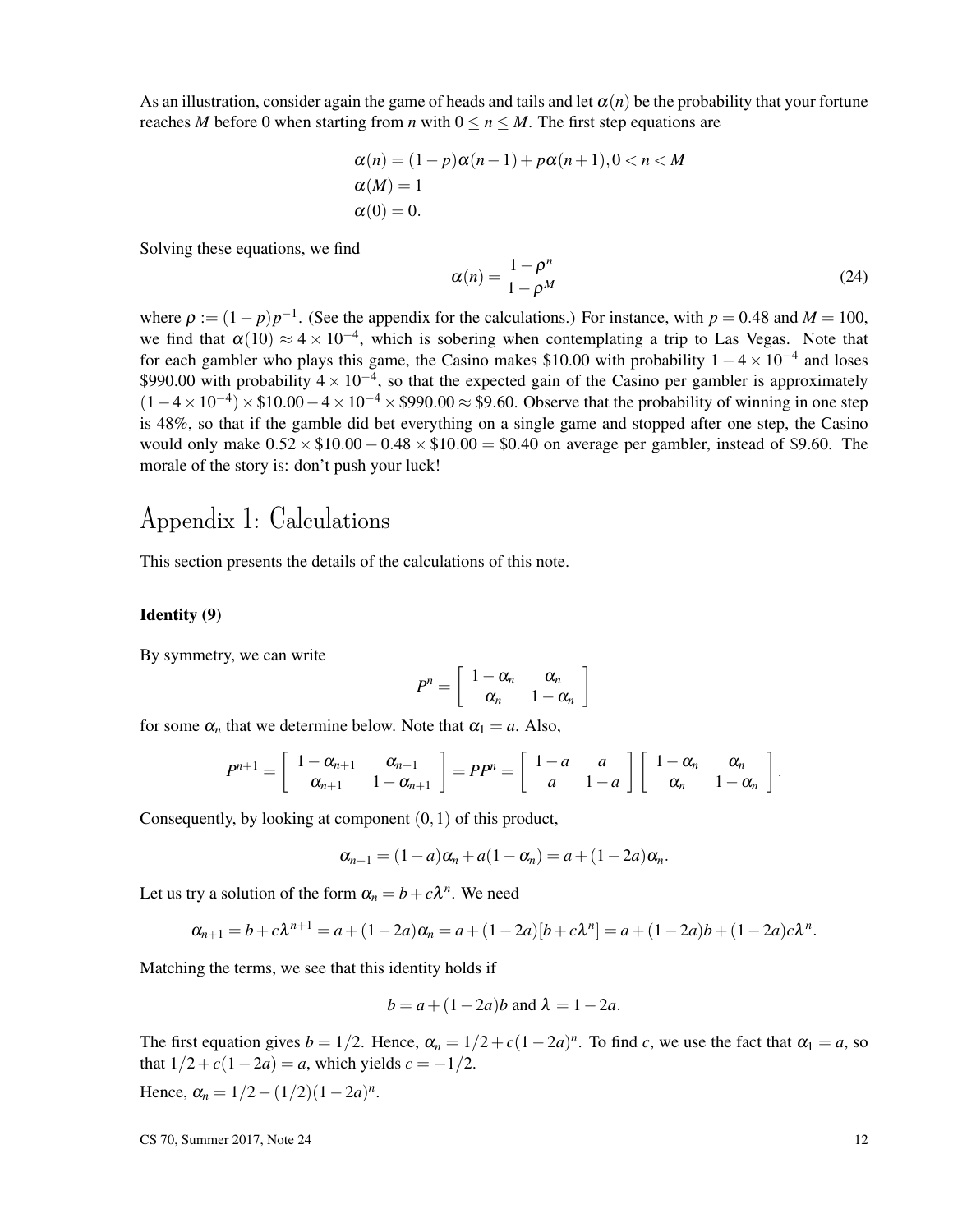### Identity (11)

The balance equations are  $\pi = \pi P$ .

We know that the equations do not determine  $\pi$  uniquely. Let us choose arbitrarily  $\pi(A) = 1$ . We then solve for the other components of  $\pi$  and we renormalize later. We can ignore any equation we choose. Let us ignore the first one. The new equations are

$$
[\pi(B), \pi(C), \pi(D), \pi(E)] = [1, \pi(B), \pi(C), \pi(D), \pi(E)] \begin{bmatrix} 1/2 & 0 & 1/2 & 0 \\ 0 & 1 & 0 & 0 \\ 0 & 0 & 0 & 0 \\ 1/3 & 0 & 0 & 1/3 \\ 1/2 & 1/2 & 0 & 0 \end{bmatrix}.
$$

Equivalently,

$$
[\pi(B), \pi(C), \pi(D), \pi(E)] = [1/2, 0, 1/2, 0] + [\pi(B), \pi(C), \pi(D), \pi(E)] \begin{bmatrix} 0 & 1 & 0 & 0 \\ 0 & 0 & 0 & 0 \\ 1/3 & 0 & 0 & 1/3 \\ 1/2 & 1/2 & 0 & 0 \end{bmatrix}.
$$

By inspection, we see that  $\pi(D) = 1/2$ , then  $\pi(E) = (1/3)\pi(D) = 1/6$ , then  $\pi(B) = 1/2 + (1/3)\pi(D) +$  $(\frac{1}{2})\pi(E) = \frac{1}{2} + \frac{1}{6} + \frac{1}{12} = \frac{3}{4}$ . Finally,  $\pi(C) = \pi(B) + \frac{1}{2}\pi(E) = \frac{3}{4} + \frac{1}{12} = \frac{5}{6}$ . The components  $\pi(A) + \cdots + \pi(E)$  add up to  $1 + 3/4 + 5/6 + 1/2 + 1/6 = 39/12$ . To normalize, we multiply each component by 12/39 and we get

$$
\pi = [12/39, 9/39, 10/39, 6/39, 2/39].
$$

We could have proceeded differently and observed that our identity implies that

$$
[\pi(B), \pi(C), \pi(D), \pi(E)] \begin{bmatrix} 1 & -1 & 0 & 0 \\ 0 & 1 & 0 & 0 \\ -1/3 & 0 & 1 & -1/3 \\ -1/2 & -1/2 & 0 & 1 \end{bmatrix} = [1/2, 0, 1/2, 0].
$$

Hence,

$$
[\pi(B), \pi(C), \pi(D), \pi(E)] = [1/2, 0, 1/2, 0] \begin{bmatrix} 1 & -1 & 0 & 0 \\ 0 & 1 & 0 & 0 \\ -1/3 & 0 & 1 & -1/3 \\ -1/2 & -1/2 & 0 & 1 \end{bmatrix}^{-1}.
$$

This procedure is a systematic way to solve the balance equations by computer.

### Identity (19)

Using the third equation in the second, we find  $\beta(B) = 2 + \beta(A)$ . The fourth equation then gives  $\beta(D) =$  $1 + (1/3)\beta(A) + (1/3)(2 + \beta(A)) = 5/3 + (2/3)\beta(A)$ . The first equation then gives  $\beta(A) = 1 + (1/2)(2 +$ β(*A*))+ (1/2)[5/3+ (2/3)β(*A*)] = 17/6+ (5/6)β(*A*). Hence, (1/6)β(*A*) = 17/6, so that β(*A*) = 17. Consequently,  $\beta(B) = 19$  and  $\beta(D) = 5/3 + 34/3 = 13$ . Finally,  $\beta(C) = 18$ .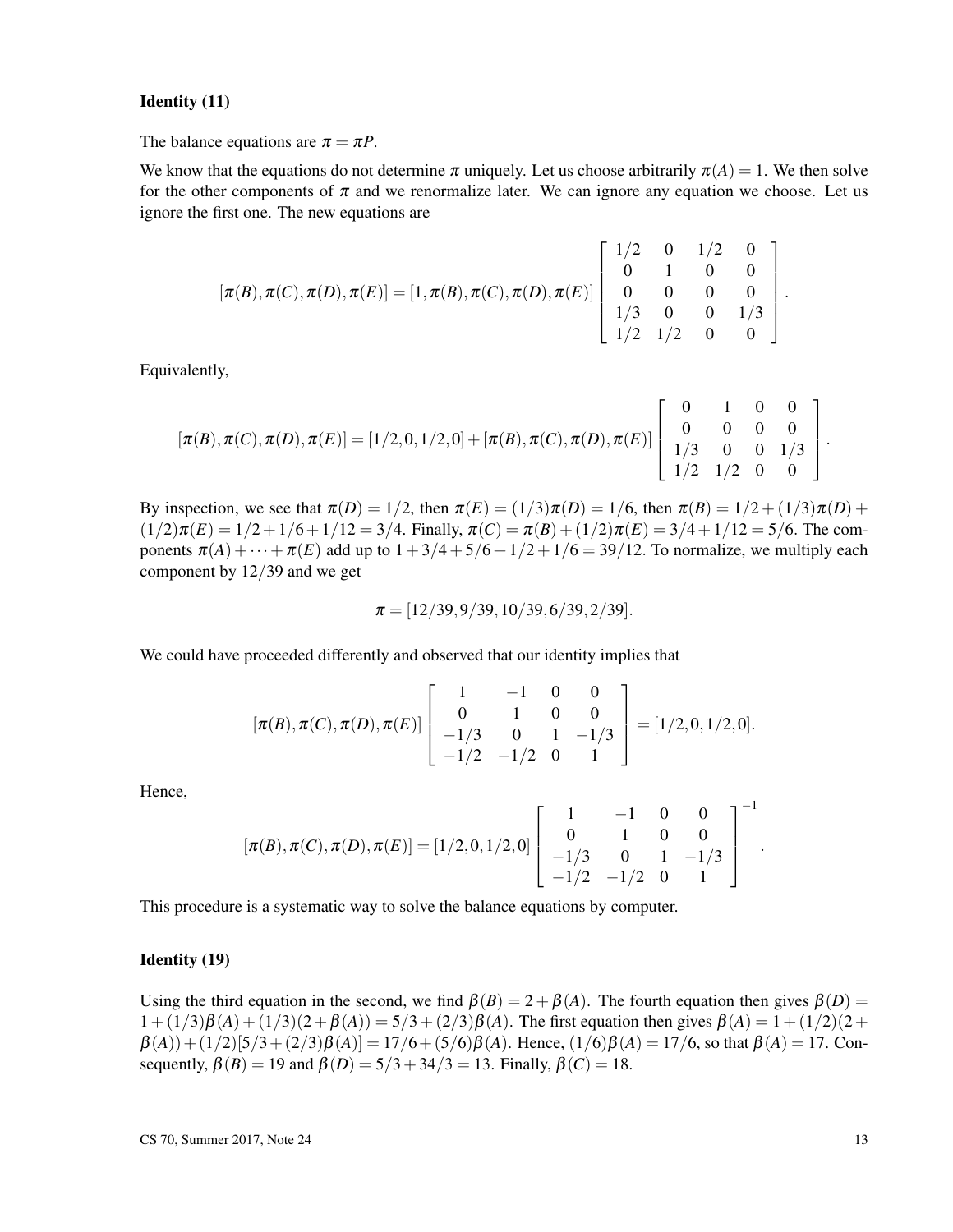### Identity (20)

The last two equations give  $\beta(H) = 1 + (1/2)\beta(T)$ . If we substitute this expression in the second equation, we get  $\beta(T) = 1 + (1/2)\beta(T) + (1/2)[1 + (1/2)\beta(T)]$ , or  $\beta(T) = 3/2 + (3/4)\beta(T)$ . Hence,  $\beta(T) = 6$ . Consequently,  $\beta(H) = 1 + (1/2)6 = 4$ . Finally,  $\beta(S) = 1 + (1/2)6 + (1/2)4 = 6$ .

### Identity (21)

Let us write the equations explicitly:

$$
\beta(S) = 1 + (1/6)[\beta(1) + \beta(2) + \beta(3) + \beta(4) + \beta(5) + \beta(6)]
$$
  
\n
$$
\beta(1) = 1 + (1/6)[\beta(1) + \beta(2) + \beta(3) + \beta(4) + \beta(5) + \beta(6)]
$$
  
\n
$$
\beta(2) = 1 + (1/6)[\beta(1) + \beta(2) + \beta(3) + \beta(4) + \beta(5)]
$$
  
\n
$$
\beta(3) = 1 + (1/6)[\beta(1) + \beta(2) + \beta(3) + \beta(4) + \beta(6)]
$$
  
\n
$$
\beta(4) = 1 + (1/6)[\beta(1) + \beta(2) + \beta(3) + \beta(5) + \beta(6)]
$$
  
\n
$$
\beta(5) = 1 + (1/6)[\beta(1) + \beta(2) + \beta(4) + \beta(5) + \beta(6)]
$$
  
\n
$$
\beta(6) = 1 + (1/6)[\beta(1) + \beta(3) + \beta(4) + \beta(5) + \beta(6)].
$$

These equations are symmetric in  $\beta(2),...,\beta(6)$ . Let then  $\gamma = \beta(2) = \cdots = \beta(6)$ . Also,  $\beta(1) = \beta(5)$ . Thus, we can write these equations as

$$
\beta(S) = 1 + (1/6)[\beta(S) + 5\gamma] = 1 + (1/6)\beta(S) + (5/6)\gamma
$$
  

$$
\gamma = 1 + (1/6)[\beta(S) + 4\gamma] = 1 + (1/6)\beta(S) + (2/3)\gamma.
$$

The first equation gives

$$
\beta(S) = 6/5 + \gamma.
$$

The second yields

$$
\gamma = 3 + (1/2)\beta(S).
$$

Substituting the next to last identity into the last one gives

$$
\gamma = 3 + (1/2)[6/5 + \gamma] = 18/5 + (1/2)\gamma.
$$

Hence,

 $γ = 36/5$ 

and, consequently,

$$
\beta(S) = 6/5 + 36/5 = 42/5 = 8.4.
$$

#### Identity (22)

Let us look for a solution of the form  $\beta(i) = a + b\lambda^{i}$ . Then

$$
a+b\lambda^{i} = 1 + (1-p)(a+b) + p[a+b\lambda^{i+1}] = 1 + (1-p)(a+b) + pa + bp\lambda^{i+1}.
$$

This identity holds if

$$
a = 1 + (1 - p)(a + b) + pa
$$
 and  $\lambda = p^{-1}$ ,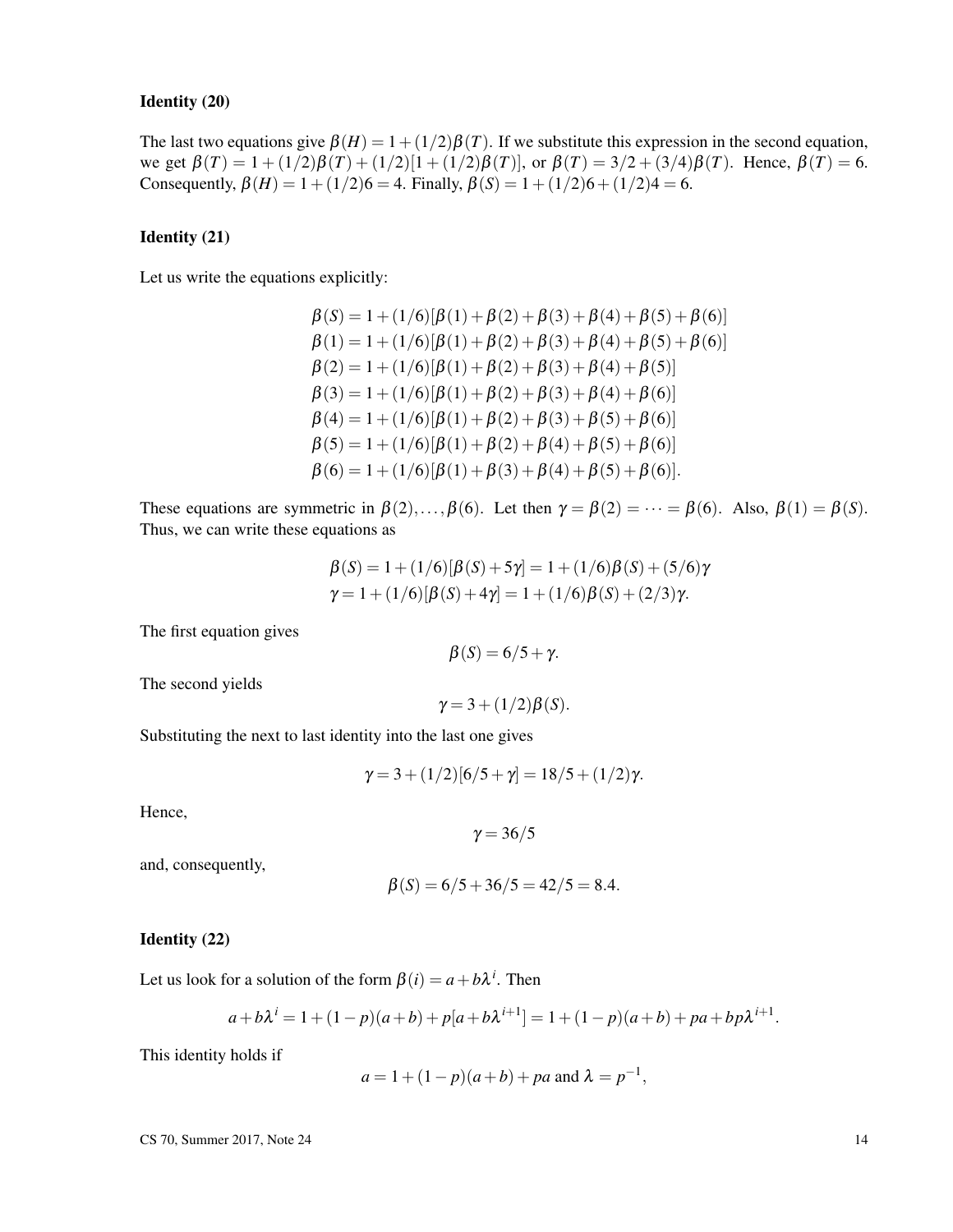i.e.,

$$
b = -(1-p)^{-1}
$$
 and  $\lambda = p^{-1}$ 

.

Then,

$$
\beta(i) = a - (1 - p)^{-1} p^{-i}.
$$

Since  $\beta(20) = 0$ , we need

$$
0 = a - (1 - p)^{-1} p^{-20},
$$

so that  $a = (1-p)^{-1}p^{-20}$  and

$$
\beta(i) = (1-p)^{-1}p^{-20} - (1-p)^{-1}p^{-i} = \frac{p^{-20} - p^{-i}}{1-p}.
$$

### Identity (23)

Let us make a little detour into the solution of such difference equations. Assume you have a function  $g(n)$ such that

$$
g(n) = 1 + (1 - p)g(n - 1) + pg(n - 1)
$$

and two functions  $\beta(n) = h(n)$  and  $\beta(n) = k(n)$  such that

$$
\beta(n) = (1 - p)\beta(n - 1) + p\beta(n + 1).
$$

Then, for any two constants *a* and *b*, we note that  $\beta(n) := g(n) + a \cdot h(n) + b \cdot k(n)$  satisfies

$$
\beta(n) = 1 + (1 - p)\beta(n - 1) + p\beta(n + 1).
$$

We can then choose the two constants *a* and *b* to make sure that  $0 = \beta(0) = \beta(M)$ .

To find  $g(n)$ , we try  $g(n) = \alpha n$ . We need

$$
\alpha n = 1 + (1 - p)\alpha(n - 1) + p\alpha(n + 1) = 1 + \alpha n - (1 - p)\alpha + p\alpha = \alpha n + 1 - \alpha + 2p\alpha.
$$

Thus, we need  $1 - \alpha + 2p\alpha = 0$ , i.e.,  $\alpha = (1 - 2p)^{-1}$ . To find solutions to  $\beta(n) = (1 - p)\beta(n - 1) + p\beta(n + 1)$ , we try  $\beta(n) = \lambda^n$ . Then,

$$
\lambda^n = (1-p)\lambda^{n-1} + p\lambda^{n+1}.
$$

With  $n = 1$ , this gives

$$
\lambda = (1-p) + p\lambda^2.
$$

Hence,

$$
p\lambda^2 - \lambda + (1 - p) = 0.
$$

The solutions of this quadratic equation are

$$
\lambda = \frac{1 \pm \sqrt{1 - 4p(1 - p)}}{2p} = \frac{1 \pm (1 - 2p)}{2p} = 1 \text{ and } \rho := (1 - p)p^{-1}.
$$

Thus, we find two such solutions that correspond to these two values of  $\lambda$ :

$$
h(n) := 1 \text{ and } k(n) := \rho^n.
$$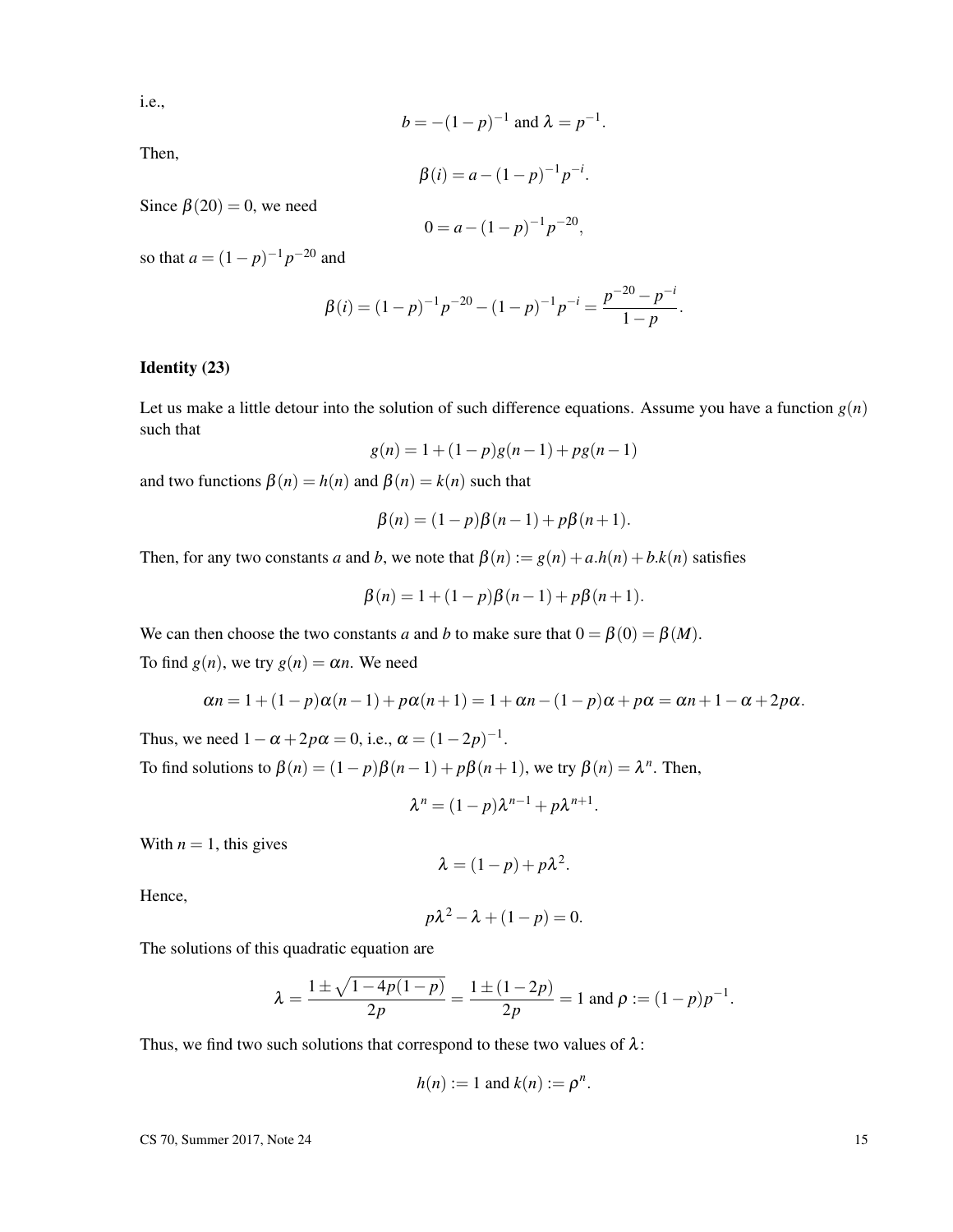We now choose the two parameters *a* and *b* so that  $\beta(n) = g(n) + ah(n) + bk(n)$  satisfies the two conditions  $\beta(0) = \beta(M) = 0$ . This should give us two equations in the two unknowns *a* and *b*.

These equations are

$$
0 = \beta(0) = g(0) + ah(0) + bk(0) = 0 + a \times 1 + b \times 1 = a + b
$$

and

$$
0 = \beta(M) = g(M) + ah(M) + bk(m) = M(1 - 2p)^{-1} + a \times 1 + b \times \rho^M.
$$

The first equation gives  $b = -a$ , so that the second implies

$$
0 = M(1 - 2p)^{-1} + a(1 - \rho^M).
$$

Hence,

$$
a = -\frac{M(1-2p)^{-1}}{1-\rho^M}.
$$

Finally,

$$
\beta(n) = n(1-2p)^{-1} - \frac{M(1-2p)^{-1}}{1-\rho^M}(1-\rho^n).
$$

#### Identity (24)

In the calculation of  $(23)$ , we found two solutions to  $(24)$ :

$$
\alpha(n) = 1 \text{ and } \alpha(n) = \rho^n
$$

with  $\rho = (1 - p)p^{-1}$ . Hence, for any two constants *a* and *b*, a solution is  $\alpha(n) = a + b\rho^n$ . We now choose *a* and *b* so that  $\alpha(0) = 0$  and  $\alpha(M) = 1$ . That is,

$$
0 = a + b \text{ and } 1 = a + b \rho^M.
$$

Thus,  $b = -a$  and

$$
1 = a(1 - \rho^M)
$$
, i.e.,  $a = (1 - \rho^M)^{-1}$ .

Hence,

$$
\alpha(n) = a + b\rho^{n} = a(1 - \rho^{n}) = \frac{1 - \rho^{n}}{1 - \rho^{M}}.
$$

# Appendix 2: Some Proofs

#### Proof Sketch of Theorem 24.3:

A formal proof of Theorem 24.3 is a bit complicated. However, we can sketch the argument to justify the result.

First let us explain why (15) implies that the invariant distribution is unique. Assume that  $v = \{v(i), i \in \mathcal{X}\}\$ is an invariant distribution and choose  $\pi_0 = v$ . Then  $Pr[X_n = i] = v(i)$  for all  $n \ge 0$ . Call  $Y_n$  the fraction in (15). Note that  $E[Y_n] = v(i)$  for all *n*, because  $E[1\{X_m = i\}] = Pr[X_m = i] = v(i)$ . Now, (15) says that  $Y_n \to \pi(i)$ . We claim that this implies that  $E[Y_n] \to \pi(i)$ , so that  $v(i) \to \pi(i)$ , which implies that  $v(i) = \pi(i)$ . To prove the claim, we use the fact that  $Y_n \to \pi(i)$  implies that, for any  $\varepsilon > 0$ , there is some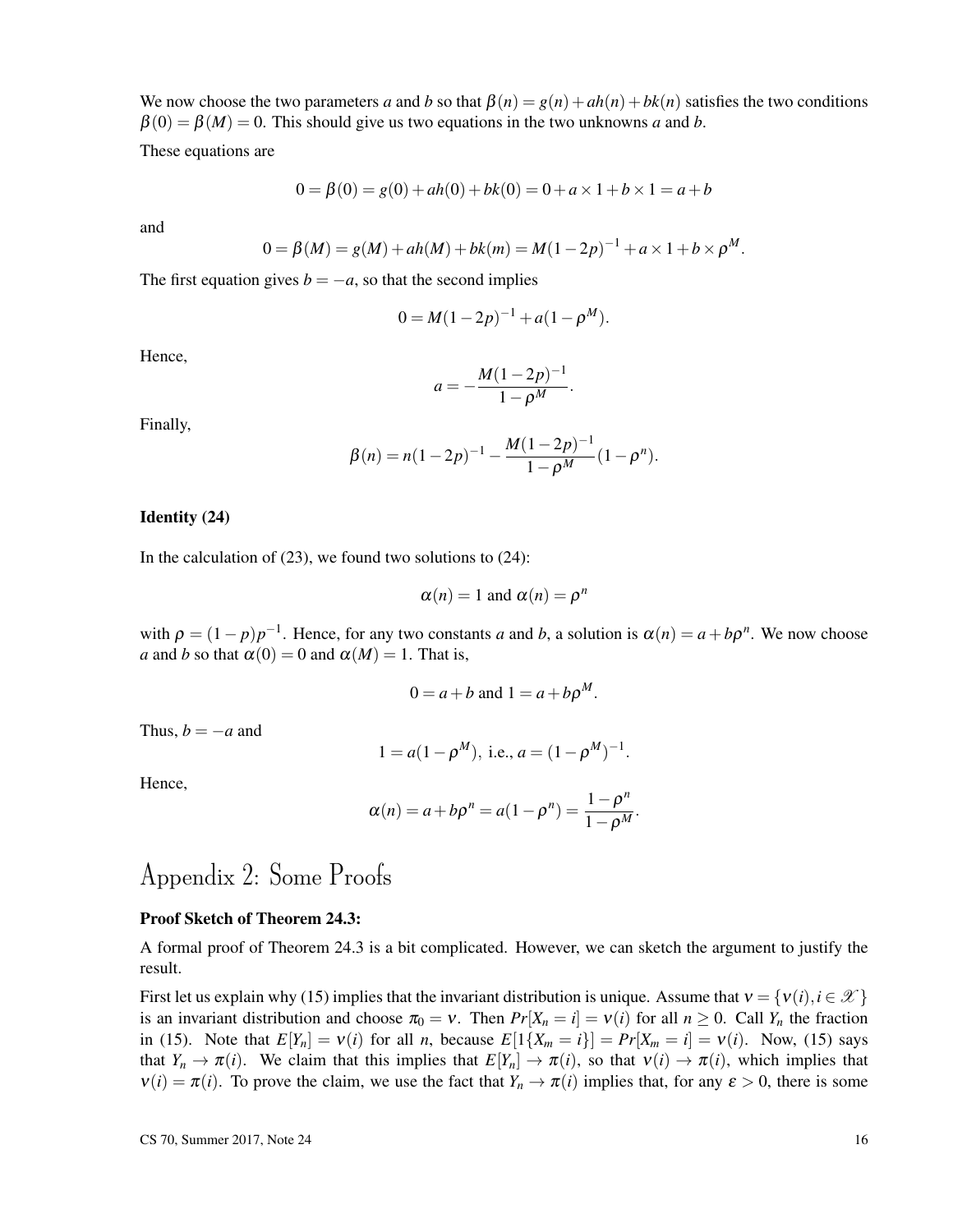*n* large enough so that  $Pr[|Y_m - \pi(i)| \le \varepsilon] \ge 1 - \varepsilon$  for all  $m \ge n$ . But then, because  $Y_m \in [0,1]$ , we see that  $E[|Y_m - \pi(i)|] \leq \varepsilon(1-\varepsilon) + \varepsilon$ , so that  $|E[Y_m] - \pi(i)| \leq E[|Y_m - \pi(i)|] \leq 2\varepsilon$ . This shows that  $E[Y_m] \to \pi(i)$ .

The second step is to note that all the states must be *recurrent*, which means that the Markov chain visits them infinitely often. Indeed, at least one state, say state *i*, must be recurrent since there are only finitely many states. Consider any other state *j*. Every time that the Markov chain visits *i*, it has a positive probability *p* of visiting *j* before coming back to *i*. Otherwise, the Markov chain would never visit *j* when starting from *i*, which would contradict its irreducibility. Since the Markov chain visits *i* infinitely often, it also must visit *j* infinitely often, in the same way that if you flip a coin with  $Pr[H] = p > 0$  forever, you must see an infinite number of *H*s.

The third step is to observe that the times  $T(i,1), T(i,2), \ldots$  between successive visits to one state *i* are independent and identically distributed, because the motion of the Markov chain starts afresh whenever it enters state *i*. By the law of large number,  $(T(i,1) + \cdots + T(i,n))/n \rightarrow E[T(i,1)]$  as  $n \rightarrow \infty$ . Hence,  $n/(T(i,1)+\cdots+T(i,n)) \to \pi(i) := 1/E[T(i,1)]$ . That is, the rate of visits of state *i* is  $\pi(i)$ .

The fourth step is to show that  $\pi(i) > 0$  for all *i*. Indeed,  $\pi(i) > 0$  for at least one state *i*, otherwise the rate of visits of all the states would be zero, which is not possible since these rates of visit add up to one. Also, if the Markov chain visits state *i* with rate  $\pi(i) > 0$ , then it visits state *j* with at least rate  $\pi(i)p > 0$  because it visits *j* with probability *p* between two visits to *i*. Hence,  $\pi(j) > 0$  for all *j*.

The fifth step is to show that  $\pi(i)$  satisfies the balance equations. We saw that, during a large number *n* of steps, the Markov chain visits state *j* approximately  $n\pi(j)$  times. Consider then a given state *i*. Since that state is visited with probability  $P(i,i)$  after each visit to state *i*, state *i* should be visited approximately  $n\pi(j)P(j,i)$  times immediately after the  $n\pi(j)$  visits to state *j*. If we sum over all the states *j*, we see that state *i* should be visited approximately  $n\sum_i \pi(j)P(j,i)$  times over *n* steps. But we know that this number of visits is approximately  $n\pi(i)$ . Hence, it must be that  $n\sum_{i}\pi(j)P(j,i) \approx n\pi(i)$ , i.e., that  $\pi(i) = \sum_{i}\pi(j)P(j,i)$ . These are the balance equations.

$$
\Box
$$

#### Proof of Theorem 24.4:

We give the proof in the aperiodic case, i.e., when there is some state *i* such that  $d(i) = 1$ .

Define  $S(i) = \{n > 0 \mid P^n(i, i) > 0\}$ . We fist show that there is some integer  $n(i)$  so that  $n \in S(i)$  if  $n \geq n(i)$ . Note that if  $g.c.d.(S(i)) = 1$ , then there must be  $a,b \in S(i)$  with  $g.c.d.\{a,b\} = 1$ . Using Euclid's extended g.c.d. algorithm, we find integers *m* and *n* so that  $ma + nb =$  g.c.d{ $a,b$ } = 1. Let  $m^+ = \max\{0,m\}$ ,  $n^+ =$  $\max\{0, n\}$ ,  $m^- = m + m^+$ ,  $n^- = n + n^+$ . Then  $(m^+ - m^-)a + (n^+ - n^-)b = 1$  and we note that  $k := m^-a + n^-b$ and  $k + 1 = m^+a + n^+b$  are both in *S*(*i*). Now, if  $n \geq k^2$ , then one can write  $n = ak + b$  for some  $b \in$  $\{0, 1, \ldots, k-1\}$  and some  $a > k-1$ . But then

$$
n = ak + b = (a - b)k + b(k + 1) \in S(i),
$$

since both *k* and  $k + 1$  are in *S*(*i*). Thus, any  $n \ge n(i) = k^2$  is such that  $n \in S(i)$ .

Next we show that  $d(j) = 1$  for every state *j*. Since it is irreducible, the Markov chain can go from *j* to *i* is some *a* steps and from *i* to *j* in some *b* steps. But the Markov chain can go from *i* to *i* in  $n(i)$  or in  $n(i) + 1$ steps. Consequently, the Markov chain can go from *j* to *j* in  $a + n(i) + b$  steps and also in  $a + n(i) + 1 + b$ steps by going from *j* to *i* in *a* steps, then from *i* to *i* in  $n(i)$  or  $n(i) + 1$  steps, then from *i* to *j* in *b* steps. Hence,  $\{n > 0 \mid P^n(j, j) > 0\}$  contains two consecutive integers  $a + n(i) + b$  and  $a + n(i) + 1 + b$ , so that its g.c.d. must be equal to one. Thus,  $d(j) = 1$  for every state *j*.

Let us now fix a state *i* arbitrarily. The claim is that there is some integer *k* such that the Markov chain can go from any state *j* to state *i* in *k* steps. To see this, using the irreducibility of the Markov chain, we know